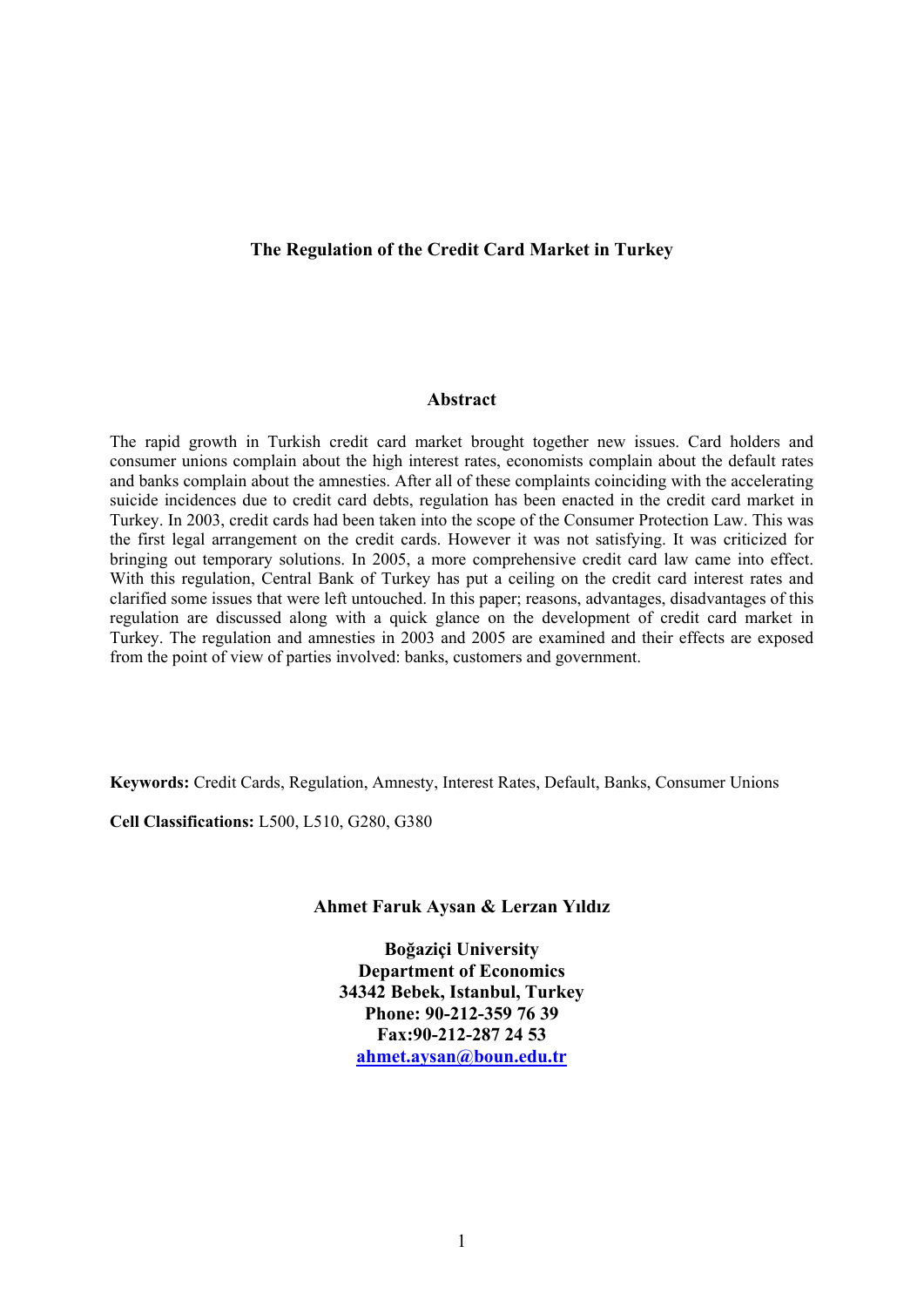# **The Regulation of the Credit Card Market in Turkey**

#### **1. Introduction**

Three years...Thirty four cases and forty one deaths...<sup>1</sup> These numbers do not show the consequences of a tragic car accident or a disaster. They show the number of people who committed suicide or killed their acquaintances because of their defaulted credit card debt between 2003 and 2006 in Turkey. These alarming statistics subsequently drew all the attention in the public and speeded up the process in the formation of the regulation in the credit card market in Turkey. Despite the belated regulation for the credit cards, Turkey had encountered the first credit card in 1968 which did not have a feature in crediting. Later, big banks started to introduce their credit cards in 1988. Since then the number of credit cards outstanding increases day by day and credit cards started to replace cash in consumers' pockets.

Credit cards are plastic cards bearing an account number assigned to a cardholder with a credit limit that can be used to purchase goods and services and interest is charged on the outstanding balance. With this definition credit cards may seem to be a good and harmless alternative for payment. But in fact what makes credit cards so popular in Turkey is not its ease of use or availability but the complaints about it in recent years. Card holders complain about the high interest rates that the banks charge on unpaid credit card debts. Consumer Unions have started campaigns to intensify pressure on the government to lower the interest rates. After all these campaigns and complaints, together with the extent of credit card volume and its spread of usage especially after the accelerating suicide cases due to credit card debt, Turkish government started to regulate the credit card market.

1

<sup>&</sup>lt;sup>1</sup> These statistics are taken from the web site of Consumers Union, for further information see http://www.tuketiciler.org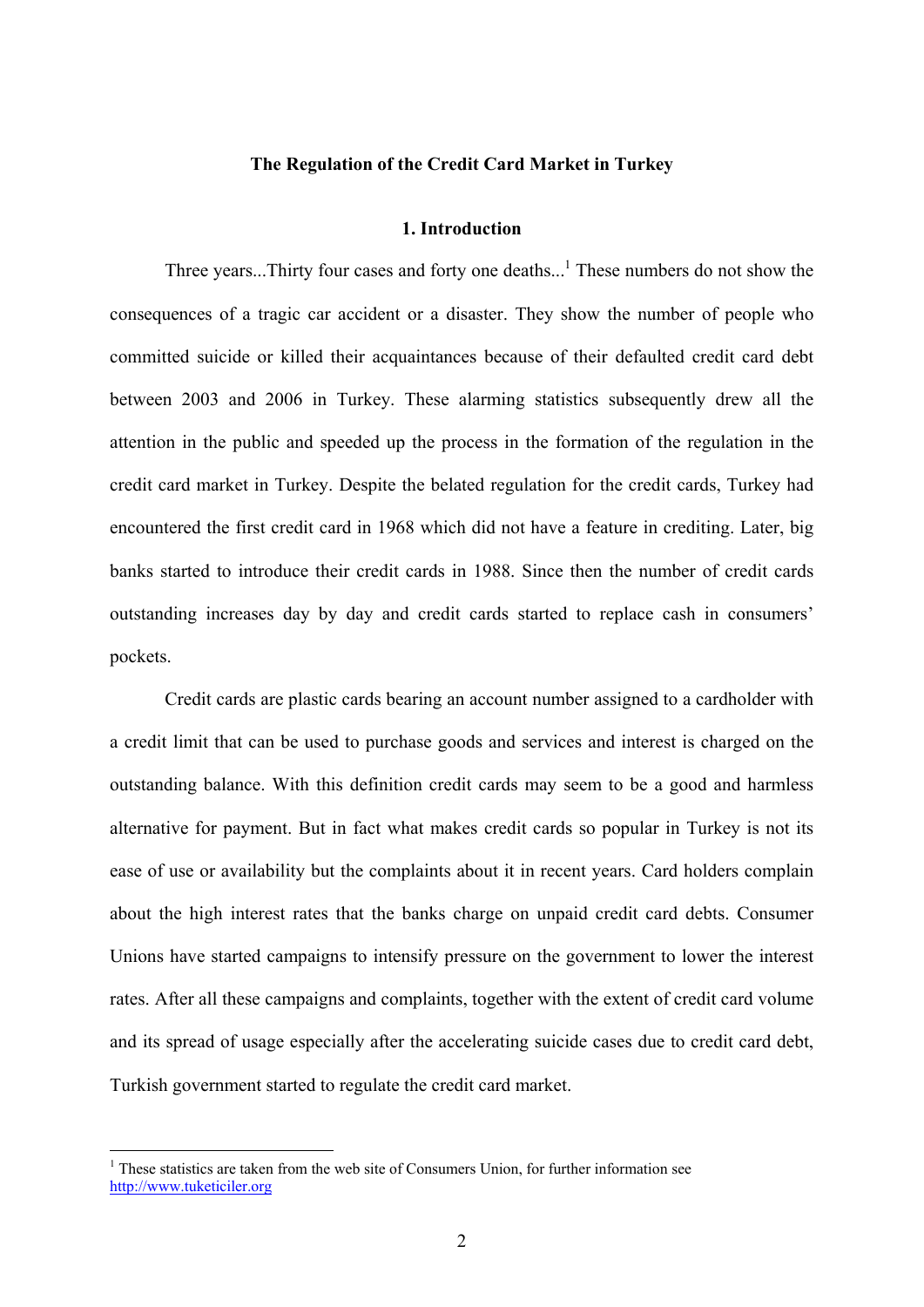With the new regulation, the Central Bank of Turkey puts a ceiling on the credit card interest rates every three months and the banks are not allowed to charge beyond this rate. Card holders complain that the interest rates are still high. Banks complain that they are harmed financially and economists argue that the regulation is contrary to competition. As can be understood from this brief summary about the reactions of various parties, nobody is satisfied with what regulation has brought. However, above all these arguments, there is an interesting fact that Turkey is one of the fastest growing credit card markets in Europe despite these complaints. Turkey is ranked the third with respect to the number of credit cards in Europe and it is the tenth in the credit card usage. In the early 1990s, the number of credit cards was just 556,000. It became 13,408,477 in 2000, and then 13,996,806 in 2001, 15,705,370 in 2002, 19,863,167 in 2003, 26,681,128 in 2004, 29 million in 2005 and now it has reached  $31,289,000$ <sup>2</sup> As the number of card holders increases, the number of problematic cards increases in proportion. The total number of people in the black list has become 481,261 by July 2006.

| Table 1: | <b>BLACK LIST</b> |                                             |        |      |     |                                                                                 |
|----------|-------------------|---------------------------------------------|--------|------|-----|---------------------------------------------------------------------------------|
| Years    |                   | No of cards Defaulted card no               |        |      |     | Late payment no Default ratio(%) Debt per person(\$) Unpaid debt per person(\$) |
| 2000     | 13,408,477        | 17,266                                      | 788    | 0.13 | 379 | 7,173                                                                           |
| 2001     | 13,996,806        | 111,072                                     | 9,490  | 0.86 | 260 | 1,461                                                                           |
| 2002     | 15,705,370        | 41,586                                      | 7,567  | 0.31 | 323 | 3,519                                                                           |
| 2003     | 19,863,167        | 43,480                                      | 19,048 | 0.31 | 425 | 3,290                                                                           |
| 2004     | 26,681,128        | 77,972                                      | 43,847 | 0.46 | 649 | 3,404                                                                           |
| 2005     | 29,050,403        | 198,373                                     | 35,580 | 0.80 | 772 | 6,002                                                                           |
|          |                   | <b>Source:</b> Data from Milliyet newspaper |        |      |     |                                                                                 |

This electronic payment tool may even become the reason for depression, divorce or even the death of its holder. Hence, in order to prevent such undesirable outcomes and with the pressure of Consumer Unions, Turkish government put forward amnesties in 2003 and 2005. The amnesties in 2003 and 2005 aim at helping the card holders to pay out their debt to

<sup>&</sup>lt;sup>2</sup> The number of credit cards with respect to years has been taken from the Interbank Card Center.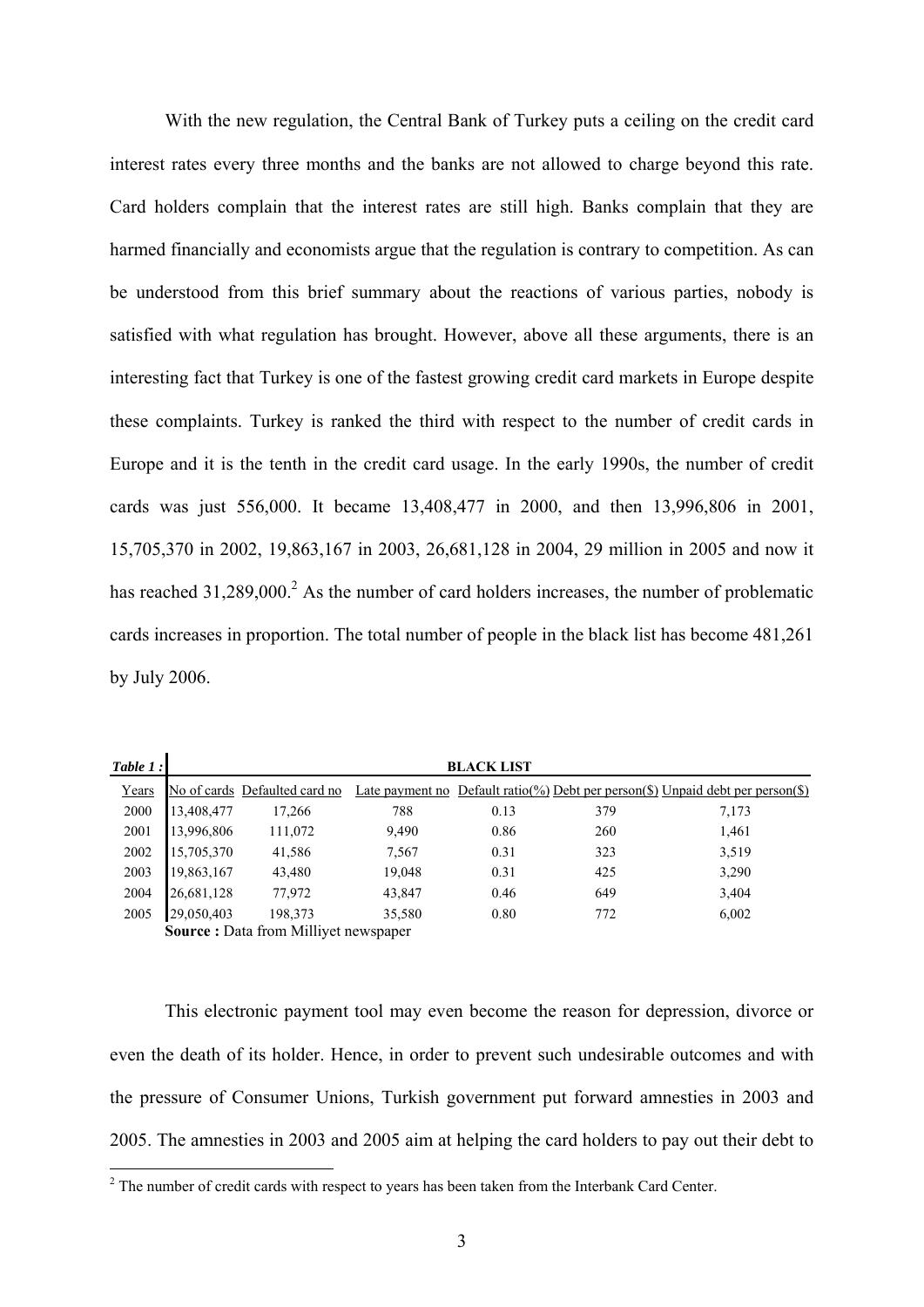banks. In order to do that, a lower interest rate was announced and the maturity date was extended. Also in 2003, an amnesty to clear the records of holders who had defaulted on their credit card debt until that time was enacted. The only condition to get use of that amnesty was to pay back the defaulted debt before the amnesty or in three months following the amnesty. While the government is trying to find solutions to credit card problems, the actions taken with their disclosed intention are not appreciated by some parties. Particularly, banks are the first ones complaining about these amnesties because they earn profit from the credit card holders. Hence, the government's ceiling on the interest rates and the amnesties are to the disadvantage of the banks.

The paper is organized as follows. In the next section, we give a brief overview of the development of credit card market in Turkey. The Section 3 explores the regulation and the amnesties in 2003 and 2005. In this section, characteristics, effects, advantages and disadvantages of the regulations and the amnesties are exposed from the point of view of parties involved: banks, customers and government. The last section is relegated for the conclusions.

#### **2. The Development of Credit Card Market in Turkey**

Credit cards have become one of the indispensable tools of daily lives in Turkey. At first, the number of credit cards did not even exceed 10,000 but nowadays it has reached a number of 30 million. Turkish consumers skipped the personal check-account stage altogether and moved directly from cash to plastic in the mid-1990s. Turkey first met with the credit cards in 1968 with Diners Club. Diners Club cards were charge cards that required to pay the whole balance as of final payment date. The card limit was assigned as the blocked cash amount. It was perceived as a prestige element, so it was just given to the rich and creditable customers. Because of that reason, the number of Diners Club holders was very few. It did not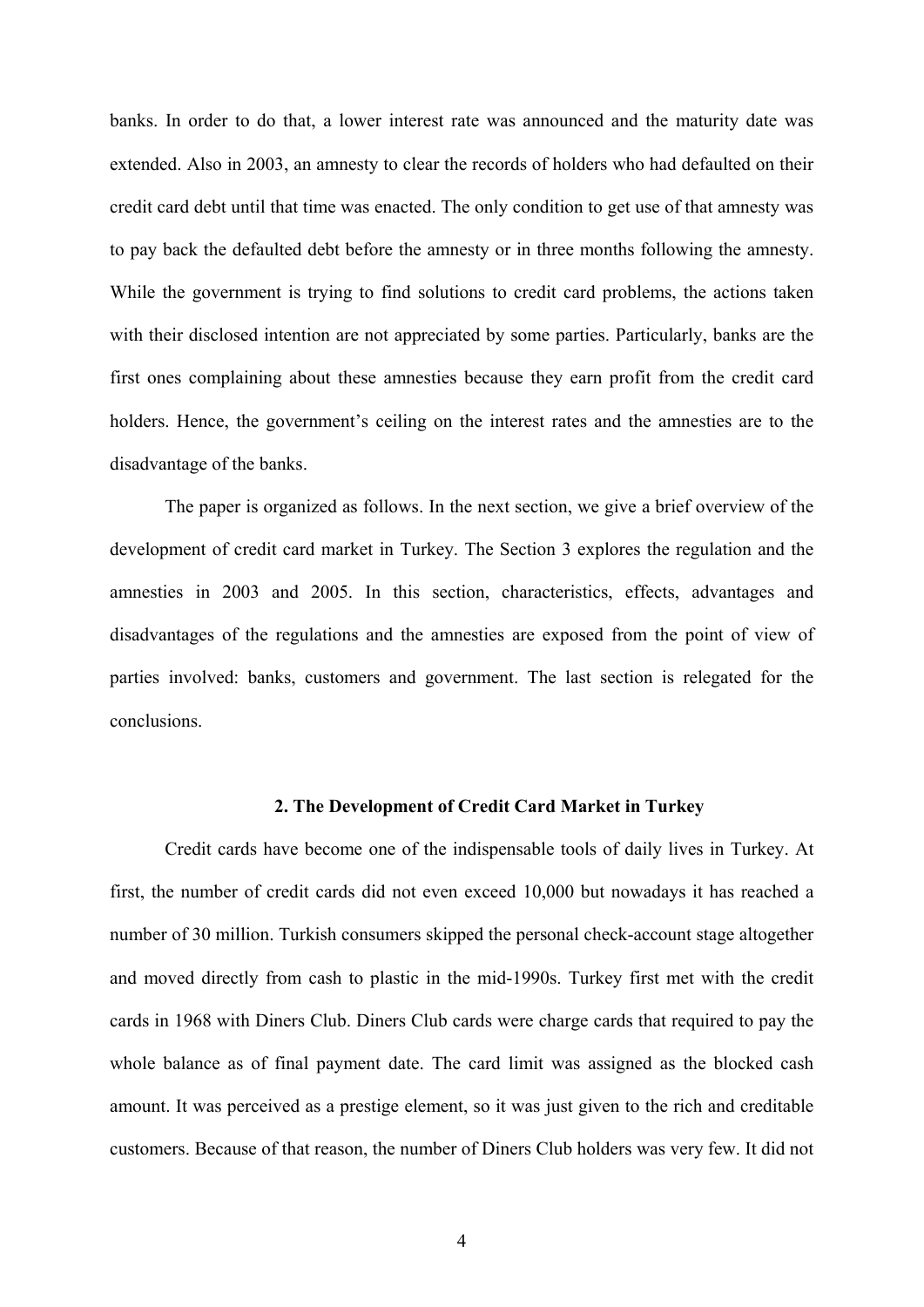exceed 10,000 until 1975. It could only be used in Turkey. Instead of today's POS machines a mechanical device called Imprinter was used. The number of shops that had the Imprinter devices was very low. Hence the usage of Diners Club Card was very limited. The technology was old comparing to today's technology that provision was taken by telephone. After Diners Club, Turkish Express Aviation and Tourism entered the market with American Express Cards. These two cards continued their business unrivalled until 1975. Starting from 1980, the credit cards that belong to Visa, Master Card branded banks started to enter into the market.

In the beginning of 1980s, Turkish population was one of the largest in Europe, its investments were low and it was developing. Hence its credit card market carried a high potential. Then, Turkish banks started to distribute credit cards to their customers. In that period different products like gold, classic cards started to take place. In 1984, Visa opened an office in Turkey and that accelerated the development of Turkish credit card market. In 1990, Interbank Card Center (ICC) was established with the association of thirteen private and public banks. The purpose of establishing ICC was to execute authorization procedures between different banks' credit cards and also to execute interchange procedures. Also in 1990, the application of bonus points started to take place. This application is still popular and consumers get points as they spend with their credit cards and these points can be spent in shopping ahead. In 1993, first electronic POS terminal was used and in that year, EuroPay/MasterCard opened its first office in Turkey which increased the credit card numbers. In 1999, for the first time Turkey witnessed the payment installments in credit cards.

Credit card usage turnover has a portion of 25 percent of GDP in Turkey. In the first six months of 2006, consumers spent 50 billion 171 million YTL with their credit cards. As of July 2006, there are 31,289,000 credit cards and according to ICC's estimation each customer has 1.8 cards. Hence, there are approximately 17,382,778 credit card holders. In Turkey, among 20 million salaried employees, there are 11-12 million credit card holders which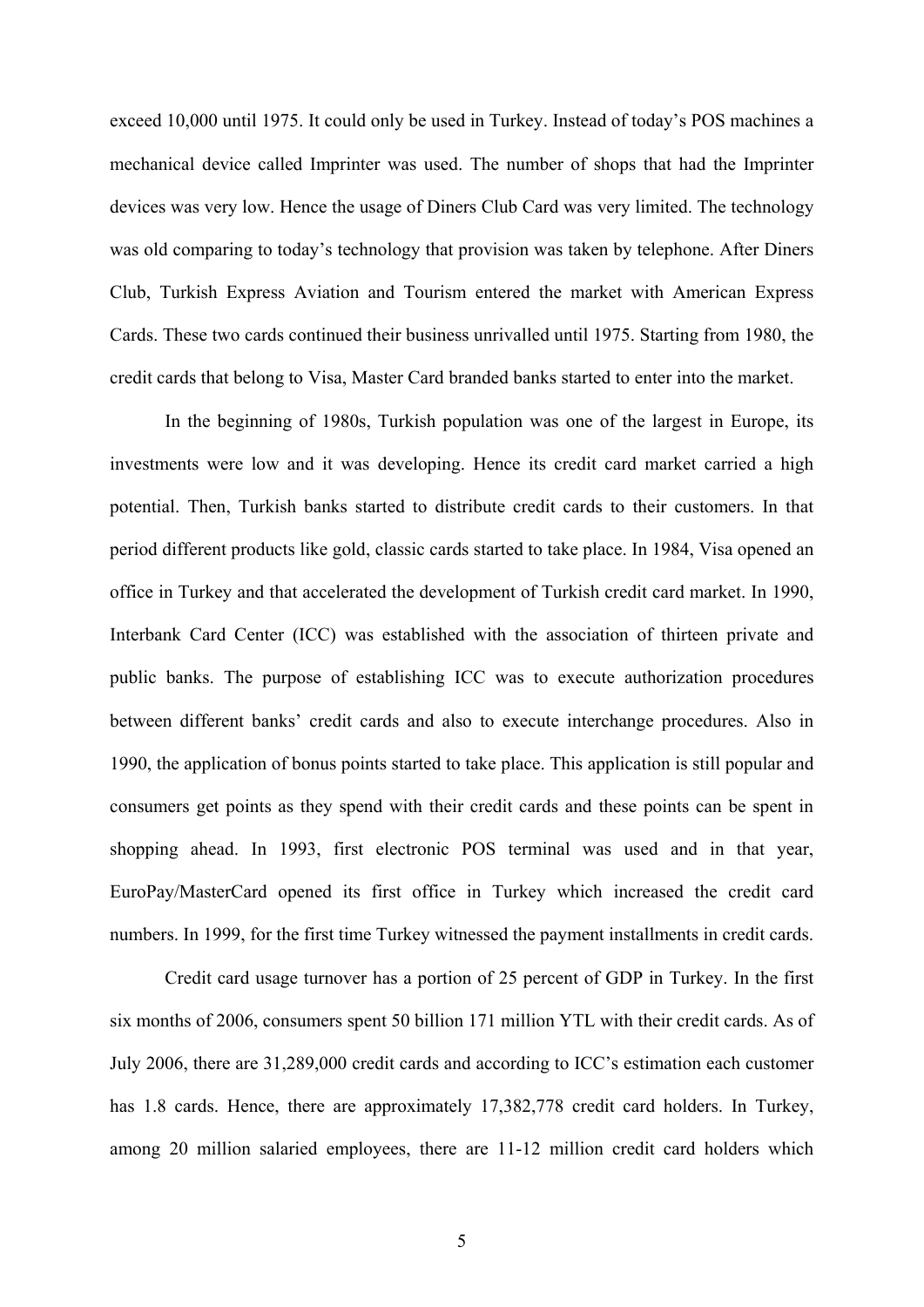generate approximately 20 million credit cards. Whereas in England, 32 million employees have 59 million credit cards.<sup>3</sup> Comparing to developed countries' population-credit card number in the market ratio, it can be concluded that number of credit cards in Turkey are still to increase. This situation shows that Turkish credit card market carries a high potential. Turkish credit card market consists of 22 banks currently. These 22 banks compete to increase their market share by launching different credit cards for various needs of different customers. For that reason, the market is comprised of various types of credit cards that emphasize their installment advantages or bonus points or low interest rates, etc. The credit card market is growing day by day and card issuers are trying to get higher shares from this growth. Hence they are using all of their financial and marketing power to attract new customers. In fact the situation was not alike in the late 1980s and in the beginning of 1990s. In that period, what was important for a card holder was just the usage area of the cards. The important criteria for choosing a credit card was whether it could be used in many stores. But today the situation has changed. Now almost every store has the POS machines which enable the customers to shop with whatever card they want. POS machine, which stands for Point of Sale, is a machine that is used in the shopping done by credit cards and it sends the credit card information to the bank through telephone line. In Turkey, first POS system was launched by IBM in 1973 and in 1991 first POS terminal started to be used. The number of POS machines has reached an amount of 1,105,482 as of end of year 2005; this number shows a 800,000 increase in five years. But recently, the banks started to act collectively about POS machines and in order to reduce the operational costs some banks agreed to serve from the joint POS machines.

*Table 3 :* **2000 2001 2002 2003 2004 2005 2006(1st quarter) POS machine | 299,636 364,636 495,718 662,429 912,118 1,105,482 1,165,590 Source :** Obtained from the web site of Banking Regulation and Supervision Agency

<sup>&</sup>lt;sup>3</sup> From an interview of Prof. Dr. Ahmet Ulusoy, economy professor in Karadeniz Technical University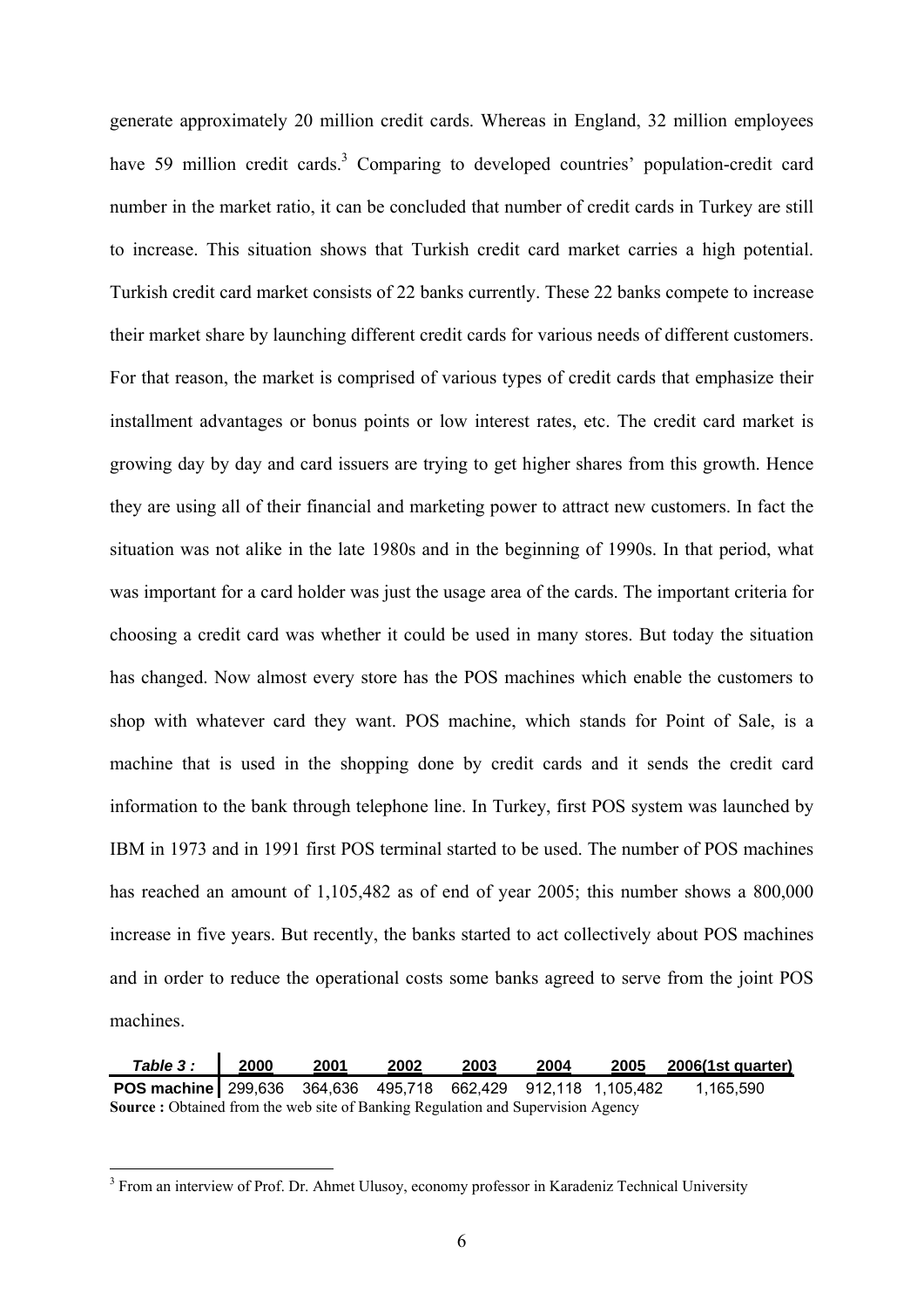| III 2 years: (based on credit card numbers) |         |                                       |                              |            |  |
|---------------------------------------------|---------|---------------------------------------|------------------------------|------------|--|
|                                             | 1997    | <b>2000</b>                           | 2003                         | 2005       |  |
| 1                                           |         | Yapı Kredi Yapı Kredi Yapı Kredi      |                              | Yapı Kredi |  |
|                                             |         | 2 Pamukbank Is Bank                   | Garanti                      | Garanti    |  |
| 3                                           | Is Bank |                                       | Garanti Is Bank              | Is Bank    |  |
| 4                                           |         | Vakıfbank Vakıfbank Akbank            |                              | Akbank     |  |
| 5                                           |         | Akbank Pamukbank Vakifbank Finansbank |                              |            |  |
| 6                                           | Garanti | Ziraat Bank HSBC                      |                              | Vakıfbank  |  |
|                                             |         | 7 Ziraat Bank Akbank Finansbank HSBC  |                              |            |  |
| 8                                           | Koçbank |                                       | Citibank Pamukbank Denizbank |            |  |
| 9                                           |         | Dışbank Finansbank Dışbank            |                              | Halkbank   |  |
|                                             |         | 10 Denizbank Koçbank                  | Denizbank Ziraat Bank        |            |  |

*Table 2:* **How did "TOP TEN" change in credit card market in 9 years? (**based on credit card numbers**)** 

**Source : Capital Monthly Economy and Business Journal<sup>4</sup>** 

Since 1980s, there have been banks that went out of the market or entered the credit card market. The credit card league has not much changed considering the leader and its followers in recent years (See Table 2). Yapı Kredi Bank has been the market leader with its 17 percent market share in the number of cards and 25 percent market share in the card volume.<sup>5</sup> The bank's known "World Card" has also featured versions (like Worlduniversity, Çağdaşkart, Kontrollü Worldcard, etc.) in order to fulfill their customers' different needs. Garanti Bank which is a close follower of Yapı Kredi Bank released Turkey's first credit card with chip in 2000 that is called "Bonus Card". As of September 2005, Garanti Bank has 15 percent market share in the number of cards and 21.05 percent market share in the card volume.<sup>6</sup> The third important player in this competitive market is İşbank. İşbank's Maximum Card has 11 percent market share in the number of credit cards and 15 percent market share in the card volume.7

http://www.capital.com.tr/haber.aspx?HBR\_KOD=3331

<sup>&</sup>lt;sup>5</sup> Taken from the web site of Yapı Kredi Bank, http://www.ykb.com

 $6$  Taken from the web site of Garanti Bank, http://www.garanti.com.tr

 $\frac{7}{7}$  Taken from the web site of Isbank, http://www.isbank.com.tr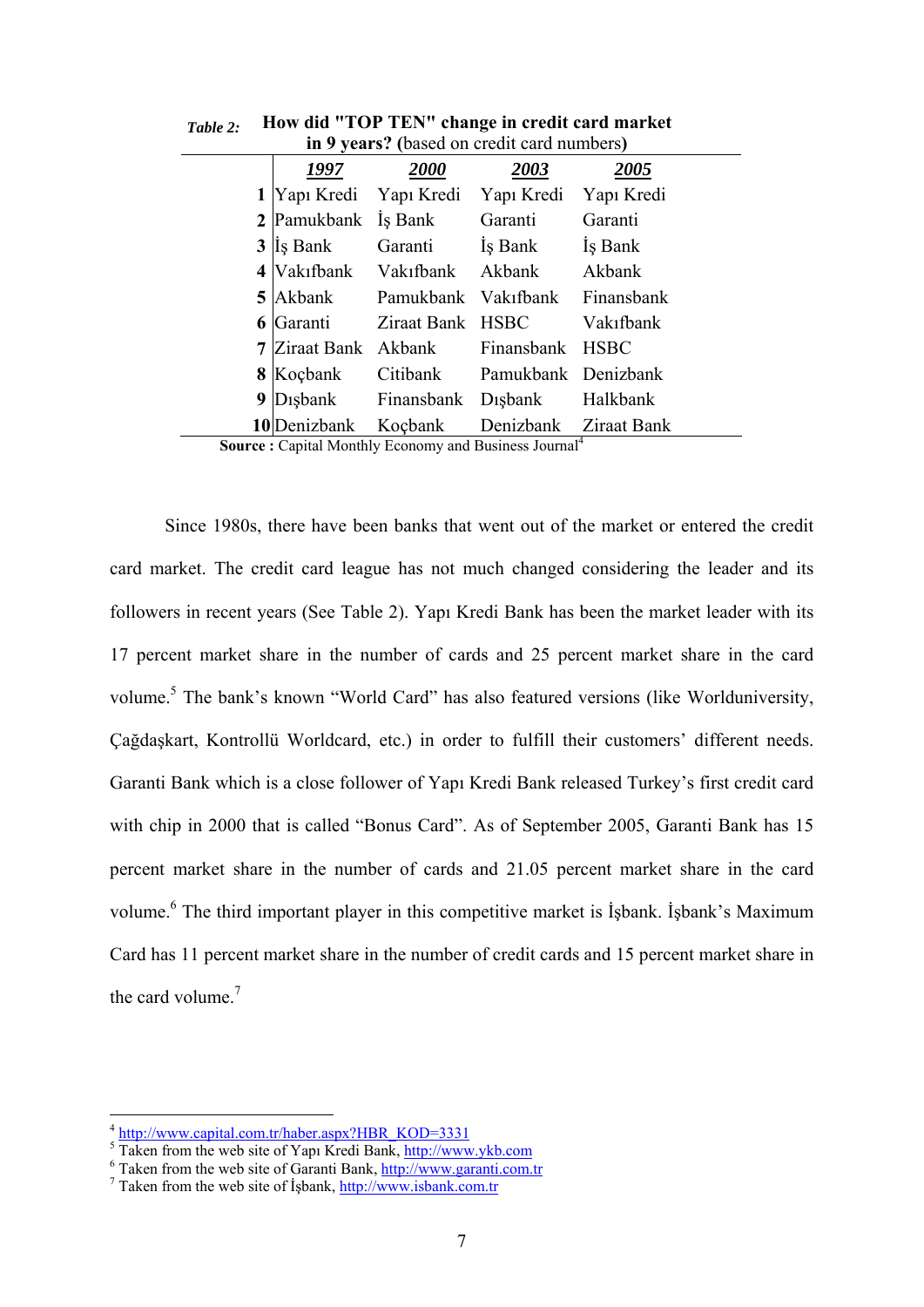#### **3. The Regulations & The Amnesties in 2003 and 2005**

The number of credit cards has increased 275 percent between 1998 and 2004. This rapid increase brought about the complaints and dissatisfaction in return. Most of the complaints are about the "usury". Some card holders get into difficulties to pay their card debts and when they cannot pay, their debt increases rapidly with high interest rates. Hence some finally default. Especially after the economic crisis in 2000 and 2001, the number of defaults skyrocketed. The number of people who defaulted on their debt in 2001 reached a peak of 111,072. However recently, even though there is no crisis default numbers still increase rapidly. The main reason for that is banks' wrong marketing tactics. In order to get more market share and increase their profits, banks attempt to increase their credit card numbers. However, marketing competition in the credit card market has become so intense that banks give credit cards to everyone without looking at their credit history; they even distribute cards on the streets or send cards to the addresses without request. Hence, this situation causes the defaulted credit card numbers to go up. Chakravorti (2003) categorizes the consumers under two groups according to their usage of credit cards. The convenience users pay the credit card bill on due date and the revolvers use the credit feature of the cards. The convenience users are not as profitable as the revolvers for the issuers given that they just use the credit cards as the payment instruments. In Turkish credit card market, 76 percent of the cardholders pay their bill on due date $8$ . Hence, a revolver subsidizes the cost of three convenience users. Extremely high interest rates in Turkish credit card market are likely to stem from these consumer characteristics. Since this low share of the revolving customers are also separated as illiquid and higher risk customers, the interest rate charged to the customers appear to be an increasing function of risk. Indeed, this mechanism generates a vicious circle. High interest rates lead to fewer revolvers and more convenience users. High share of

<sup>&</sup>lt;u>s</u><br><sup>8</sup> See: http://www.bkm.com.tr/images/basinodasi/06082005\_dunya.jpg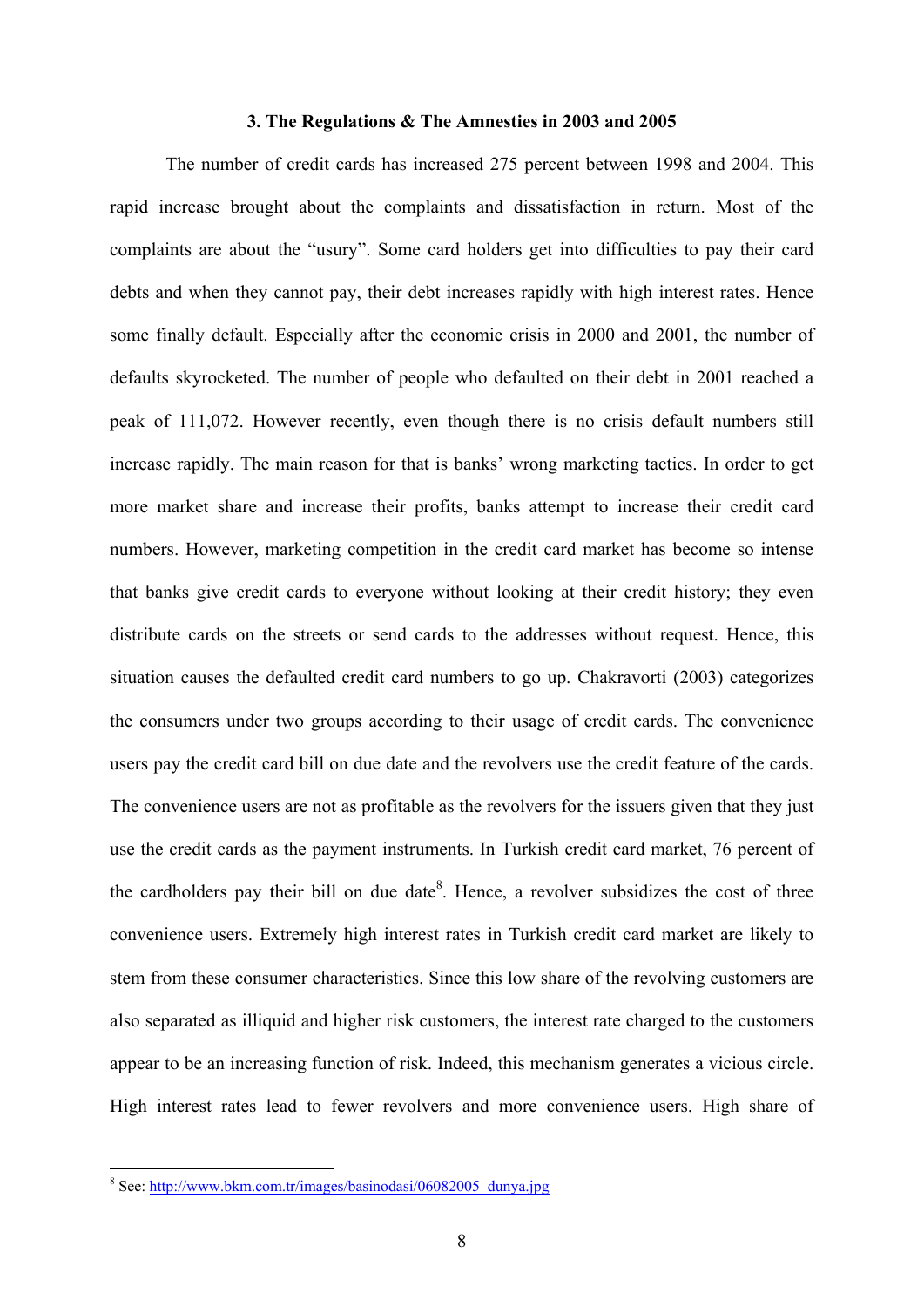convenience users in turn increases costs and thereby leads to high card rates (Aysan and Muslim, 2005).

As more people default on their debt, Consumer Unions react more aggressively and they blame the government for not taking any action. Consumer Unions organize campaigns and gather signatures to protest the banks. On the other side, banks claim that they get harmed from the regulation. In fact their claim is true because defaulted debts are the parts where banks get the most profit from. As interests bear on unpaid debts, banks gain large amounts in short period. Hence putting a ceiling on the interest rates hurts banks' profitability. Also some economists argue that regulating the market and putting a ceiling on the interest rates are contrary to competition. They comment that at that point consumers should be conscious and consumers should choose the bank with lower interest rate, so that other banks will also lower their rates to compete. Ausubel (1991) categorizes existing explanations for this failure of competition under three clusters: consumer irrationality, search costs and switch costs. In addition to these explanations, Ausubel provides his own explanation as well. The consumers who are not willing to borrow at the beginning are insensitive to changes in the interest rates. However, the consumers who plan to borrow are very sensitive to the changes in the credit card interest rates. Hence, when an issuer decreases the credit card rates, the issuer can only attract these risky consumers. Moreover, the consumers searching for a lower rate would also be the ones who carry out more interest payment. The low risk customers pay the bill on due date. Hence, the return from searching a lower rate would be higher than the search cost. Since the benefit from searching is higher for consumers with high balances, a credit card issuer by offering a lower rate will again only attract high risk consumer (Ausubel, 1991).

Except the consumers' complaints, suicides due to credit card debt accelerated the process of regulation. In three years, forty one people killed themselves or others because of their credit card debts. As a result, after all these campaigns and complaints, with the growing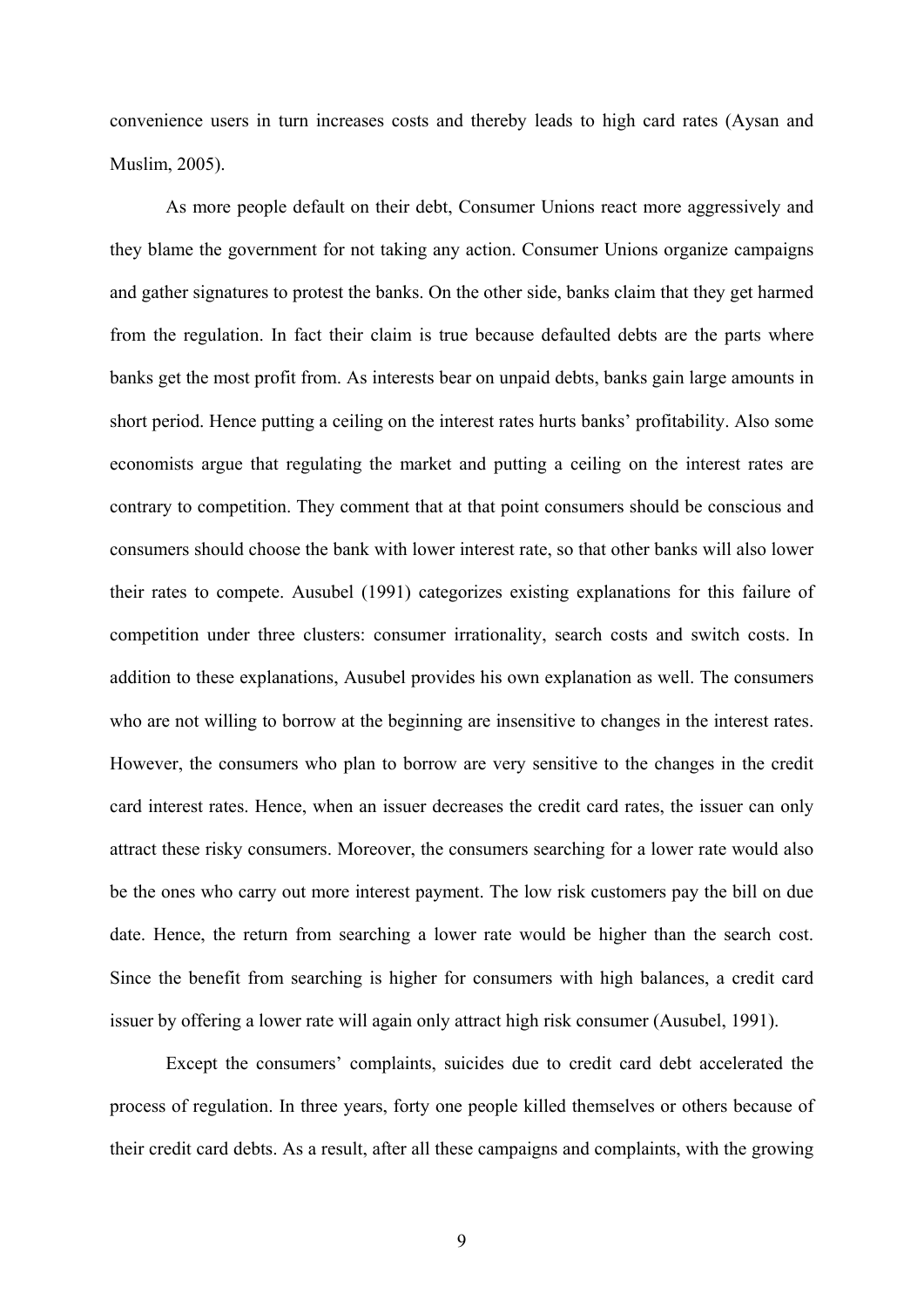credit card volume and its spread of usage and mainly with the accelerating role of credit card debt suicides, Turkish government started to regulate the credit card market.

 The process of regulation has started in 2003. Even though "Bank cards and credit cards law draft" was being prepared, this draft somehow could not progress one step ahead and become a law until 2005. However with the 4822 numbered law, which was legalized in 2003, credit cards had been taken into the scope of the 4077 numbered Consumer Protection Law. By adding an article that is related to credit cards -named 10/A- to the law, the first legal arrangement was made on the credit cards. The text that Consumers Union proposed was put exactly as the temporary article. With this temporary article, it was aimed to end the credit card problems by providing twelve month installments with a low interest rate for the defaulted card holders. The important question now is who was going to get benefit from this temporary law. The ones who were already taken or that were going to be taken to the court because of their unpaid card debts and the ones who did not pay their card debts even two consecutive months were going to utilize from the law. In this temporary law, credit card debts were stated to be paid in twelve equal installments with a maximum annual 50 percent interest rate to be applied on the capital.

 The most important part of the amnesty in 2003 is that it made installments on the principal without processing interest on it. Later on, the government would be protested for 2005 amnesty because of falling short of 2003 amnesty. The details of this topic will be argued in the following sections. There are still question marks about the benefits of amnesties. Do really people apply to configure their debt, to get benefit from the amnesty? According to Ersin Özince<sup>9</sup>, the easiness in payments of credit card debts and partial amnesties do not attain the target. The number of people that was expected to benefit from 2003 amnesty was between 500,000 and 1 million, but only 150,000 people applied. In fact,

<sup>&</sup>lt;sup>9</sup> Taken from a report that Ersin Özince sent to deputies. Ersin Özince is the president of Turkey Banks Union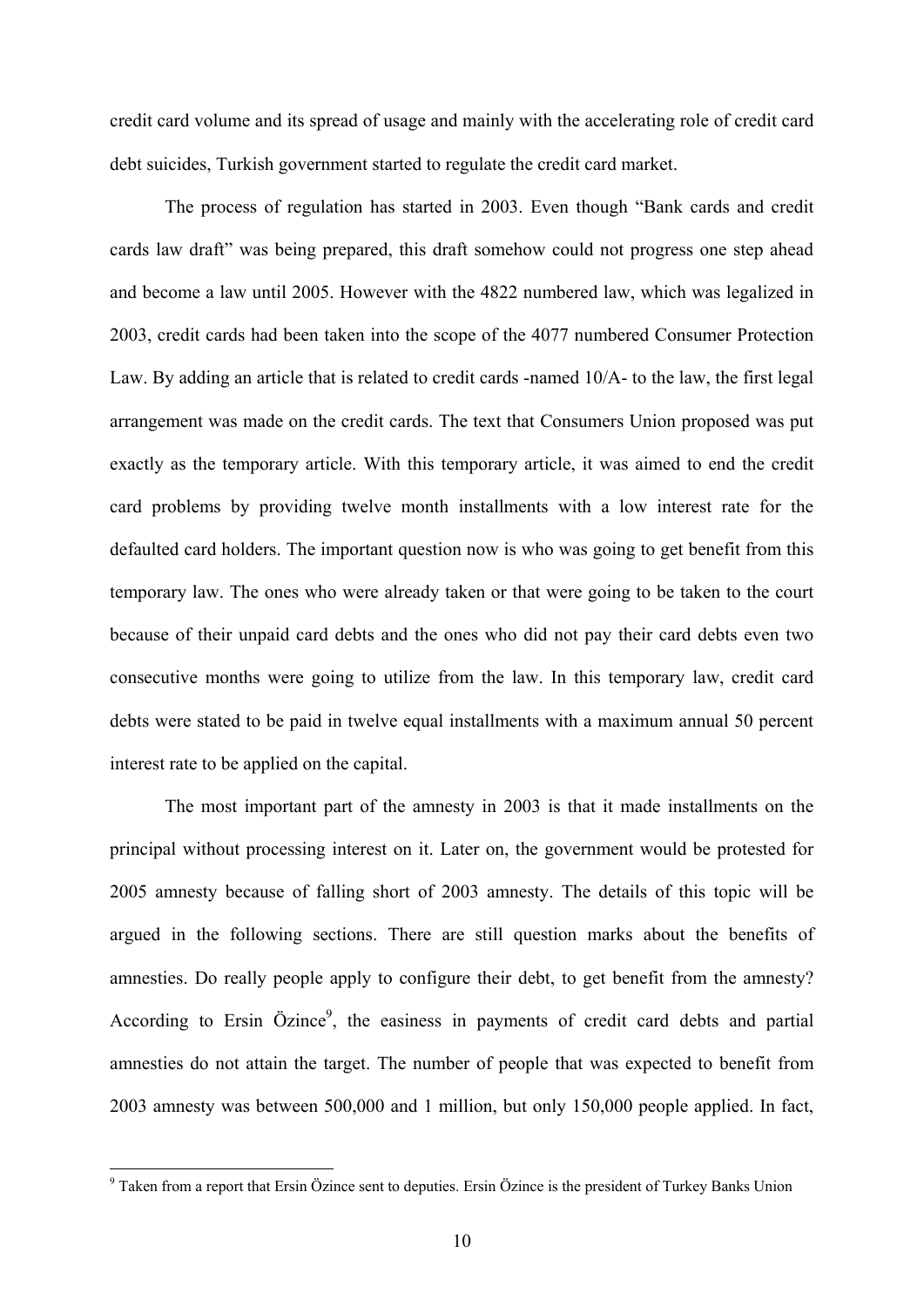banks do not get benefit from the amnesties as they may seem so. Because, among the credit card operations that they make, banks get the most of their profit from their defaulted customers. Accumulated debts make banks get much money in short period of time; hence they are against the amnesty.

Ausubel (1991) in estimating the profitability of the credit card issuers uncovers abnormal returns and asymmetric power in the credit card market. The return from the regular banking operations was around 20 percent per annum. However, the credit card branches of the banks accrued 60-100 percent profits. On the other hand, the general idea among economists is not much different. Abdurrahman Yıldırım<sup>10</sup> argues that people do not apply to consolidate their debt, firstly because they do not have enough money to pay the consolidated debt and secondly and most importantly they believe that some time later another amnesty will be released. Hence, they postpone paying their debts. Because of that reason, he claims that amnesties whip defaulting on the debt and provoke the regular payers not to pay. However from the consumers unions' view, the amnesties are insufficient and they claim that –amnesty adjusted- interest rate is still high. Apparently, compromise seems to be far away and discussions seem to last for a long time.

 In 2003, the number of cards was 19,863,167 and money that was spent for shopping reached an amount of 40,3 billion YTL by increasing 15 billion YTL compared to previous year. Of this amount, 5.3 percent was financed with credit cards. In 2005, Turkish consumers financed 15.8 percent of their expenditures with credit cards. As credit card usage volume increases, default rates increase as well. But also there is a more important factor that increases default rates which is amnesty. After the temporary law was accepted, an amnesty on the bad credit records was also legislated. The record clearing amnesty was legislated in December 2003. According to that amnesty, if the legal and real people who defaulted on

1

<sup>&</sup>lt;sup>10</sup> Abdurrahman Yıldırım is an economist in Sabah newspaper, for further information about that news see: http://www.sabah.com.tr/2005/12/28/yildirim.html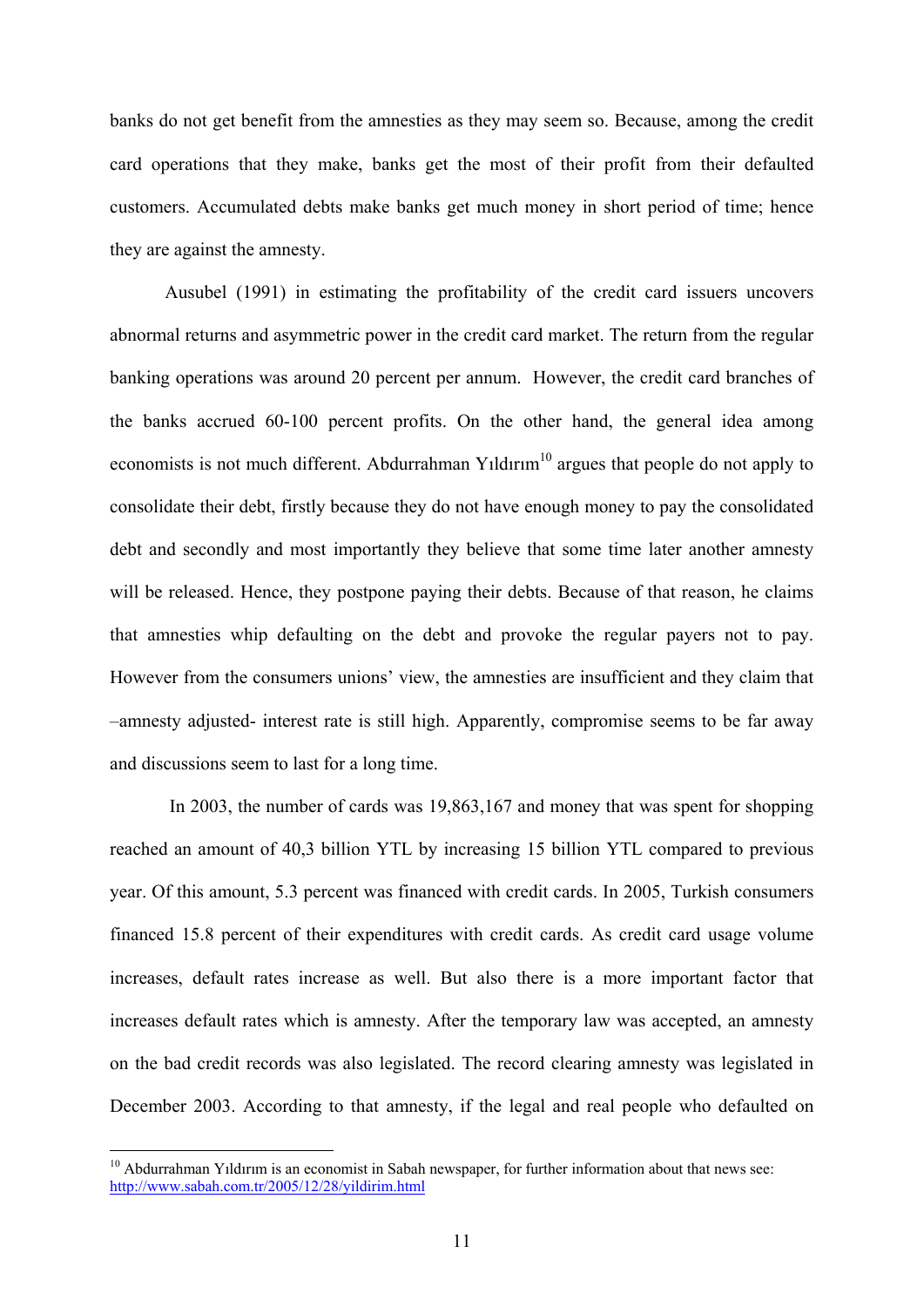their debt (debt should be due before December 2003) pay or consolidate their debt before the amnesty or in three months following the legislation of amnesty, then their bad credit histories will be erased and they will not be taken into account in further banking transactions. For those who are not in the scope of amnesty; the Central Bank of Turkey removes people from the black list three years later if they pay their debts and if there is no information whether the debt was paid or not, then they are removed from the list after five years. In the end of December 2003, in which the results of record amnesty were reflected to the black list, the number in the black list decreased by 324,316 and fell to 500,486.

2003 amnesty did not go further from being a partial and temporary solution to the credit card problems. In order to regulate the market more efficiently studies continued and finally from the beginning of March 2006 on, "Bank and Credit Cards Law" got into effect. This new law has been the most comprehensive credit card law. There are several subjects in the law that get attention. The organizations that want to establish credit card system and make agreements with member stores are required to get permission from BRSA.<sup>11</sup> Card issuers cannot distribute credit cards without the permission or request of consumer. If the minimum payment is not paid within three months following the final payment, then the card issuer sends a notice to the card holder for his debt. If the debt is still not paid after one month of this notice, then the card issuer cancels the credit cards that it has given to the card holder and do not give a new card until the debt is paid.

Before the law, consumers were complaining about credit card limits. They were stating that their credit card limits were being increased without their consent. Credit card issuers were used to increase the card limit if the holder made his payments regularly. With this new law, card issuers will not be able to increase credit card limit without the consent of the holder. A card holder's total credit card limit of his all credit cards, for the first year,

 $11$  BRSA is responsible for the regulation and supervision of banking system in Turkey.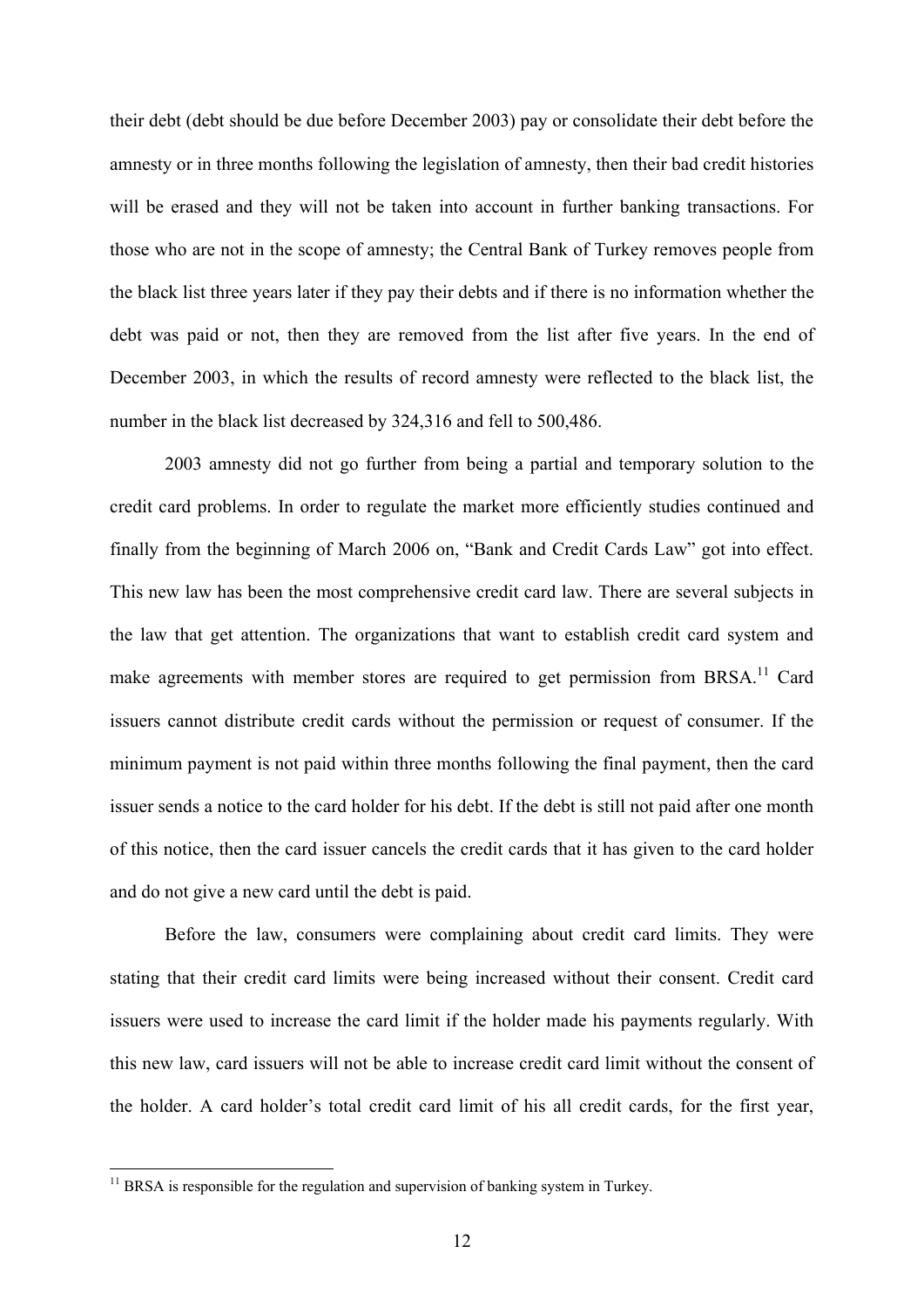cannot exceed two times of his monthly net average income. For the second year, it cannot exceed four times of his monthly net average income. 2003's temporary article gave the right to card holders to object their debt summary in thirty days following the final payment day. But in 2005 law, this period has been decreased to ten days. In 2003, card issuers had to respond to consumers' objections in fifteen days; but after the law in 2005 they have to respond in twenty days. This situation supports the claims of consumers union because they claim that "Bank and Credit Cards Law" that was legalized in 2005 is in favor of banks. According to them, this law has been published not to help consumers but to help banks. The decrease in the number of objection days to the debt summary is one of their evidence in supporting their viewpoint.

With this law a new application has started and so called card insurance application was aimed to prevent unjustifiable usage of credit cards. According to that, if a card holder's credit card is stolen or his credit card information is lost and if he informs relevant authorities; his responsibility from illegal usage of his credit card prior to his declaration has been limited to 150 YTL. Another feature that aims to protect consumers' rights is about concealing the consumers' information. Consumer information cannot be sold or shared with third parties. Of course the most important part of this regulation is about the interest rates. The Central Bank of Turkey is the only authority to determine credit card interest rates and it announces these rates every three months. Banks should not pass beyond this ceiling rate.<sup>12</sup>

As of the beginning of July 2006, the Central Bank of Turkey announced the monthly maximum conventional interest rate for YTL as 5.72 percent -it was 5.75 percent after the law was legalized in March 2006- and 2.68 percent for US \$ and 2.5 percent for  $\epsilon$ . The monthly maximum default interest rate was announced for YTL as 6.44 percent -it was 6.88 percent after the law was legalized in March 2006- and 2.98 percent for US  $\frac{1}{2}$  and 3.05 percent for  $\epsilon$ .

1

<sup>&</sup>lt;sup>12</sup> Banks' maximum monthly interest rates are stated in the next page. The rates are taken from the web site of Turkish Republic Central Bank, http://www.tcmb.gov.tr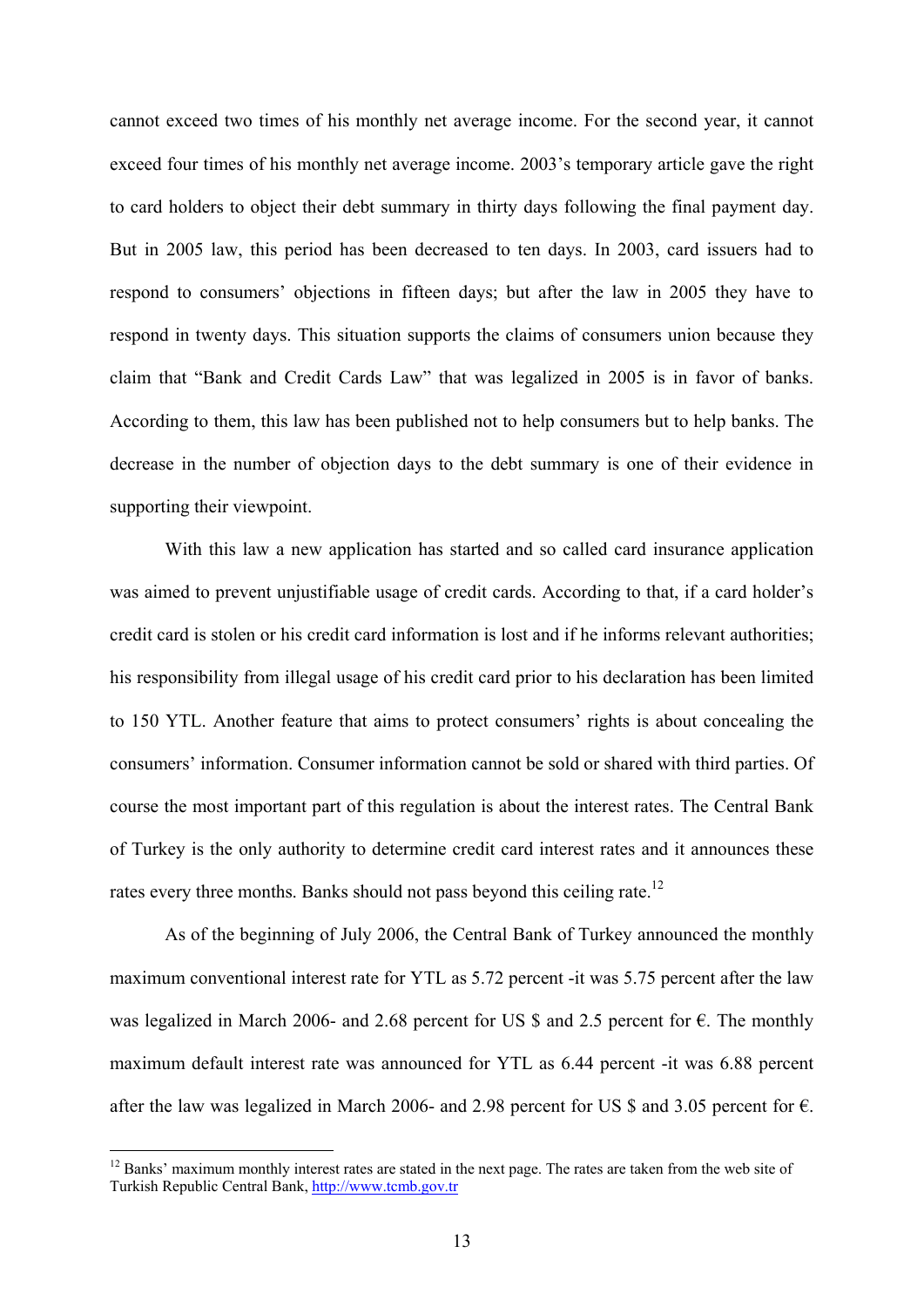There are still objections and complaints about these rates. Banks claim that they are in loss with this configuration. On the other hand, Consumer Unions claim that CB determined the interest rates by taking into account banks' requests. They state that country realities and consumer demands are not taken into account and request that the ceiling that was announced as 5.72 percent to be reduced to 3 percent. On the other hand, Turkish National Assembly European Union Conformity Commission suggested old card debts to be consolidated using a rate that takes producer price index as the base, but the government and Turkey Banks Union object their suggestion. The government members state that after the amnesty in 2005, only 266,840 people consolidated their debt. 35 percent of 1.5 billion YTL card debt was just consolidated. Hence they state that after the regulation the credit card problem does not occur because of the system but because of the ones who did not get benefit from the amnesty. The president of BRSA, Tevfik Bilgin made an invitation to banks to help card holders reconfigure their debt. He stated that they were criticized for their works during the arrangement of credit cards and for acting like Consumer Unions. However he also notes that the new arrangements that have been brought together with the law required banks to make self-sacrifice. These arrangements have provided fewer advantages than the funding costs to the banks.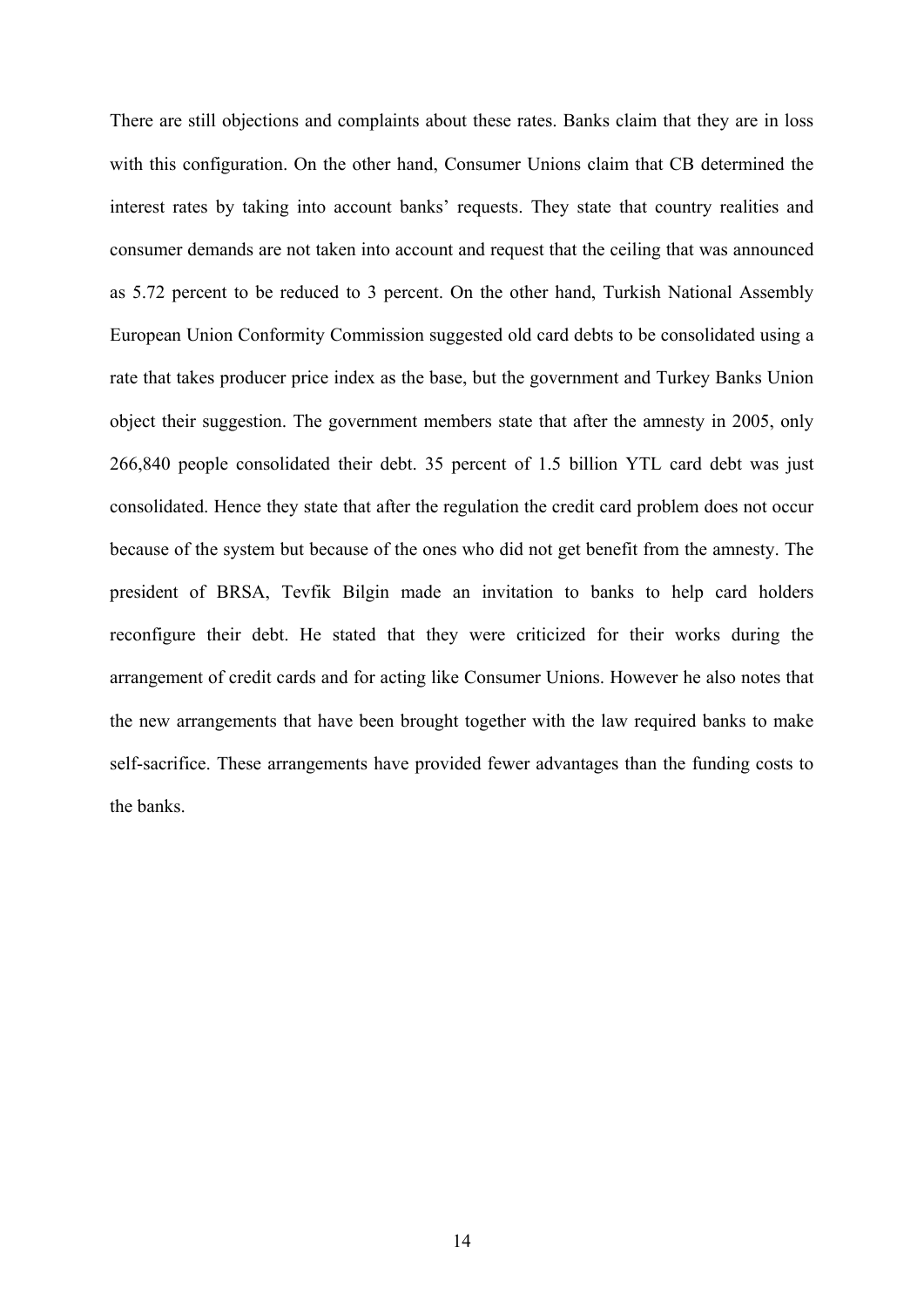| Table 4:                               | <b>BANKS' MAXIMUM MONTHLY INTEREST RATES</b> |                              |  |  |
|----------------------------------------|----------------------------------------------|------------------------------|--|--|
| YTL (as of July 2006) (in percentages) |                                              |                              |  |  |
|                                        | <b>MAXIMUM MONTHLY</b>                       | <b>MAXIMUM MONTHLY</b>       |  |  |
| <b>BANKS</b>                           | <b>CONVENTIONAL INTEREST RATE</b>            | <b>DEFAULT INTEREST RATE</b> |  |  |
| <b>CITIBANK</b>                        | 5.72                                         | 6.44                         |  |  |
| <b>KOÇBANK</b>                         | 5.70                                         | 6.44                         |  |  |
| <b>TEKSTİL BANK</b>                    | 5.70                                         | 6.44                         |  |  |
| YAPI VE KREDİ BANK                     | 5.70                                         | 6.44                         |  |  |
| <b>FİNANSBANK</b>                      | 5.70                                         | 6.43                         |  |  |
| <b>HSBC BANK</b>                       | 5.70                                         | 6.43                         |  |  |
| <b>AKBANK</b>                          | 5.65                                         | 6.44                         |  |  |
| <b>DENİZBANK</b>                       | 5.65                                         | 6.44                         |  |  |
| <b>FORTIS BANK</b>                     | 5.65                                         | 6.44                         |  |  |
| <b>GARANTİ BANK</b>                    | 5.65                                         | 6.44                         |  |  |
| <b>ŞEKERBANK</b>                       | 5.65                                         | 6.39                         |  |  |
| <b>ANADOLUBANK</b>                     | 5.62                                         | 6.44                         |  |  |
| TÜRK EKONOMİ BANK                      | 5.45                                         | 6.44                         |  |  |
| <b>TEKFENBANK</b>                      | 5.00                                         | 5.00                         |  |  |
| <b>TÜRKİYE İŞ BANK</b>                 | 4.75                                         | 6.18                         |  |  |
| <b>TÜRKİYE VAKIFLAR</b>                |                                              |                              |  |  |
| <b>BANK</b>                            | 4.75                                         | 4.75                         |  |  |
| <b>BANKEUROPA</b>                      | 4.72                                         | 6.14                         |  |  |
| <b>OYAK BANK</b>                       | 4.25                                         | 5.52                         |  |  |
| <b>TURKISH BANK</b>                    | 3.75                                         | 4.88                         |  |  |
| <b>TÜRKİYE HALK BANK</b>               | 2.99                                         | 3.89                         |  |  |
| <b>T.C.ZİRAAT BANK</b>                 | 2.90                                         | 3.77                         |  |  |
| <b>MNG BANK</b>                        | 2.75                                         | 3.58                         |  |  |

# *Table 5:* **BANKS' MAXIMUM MONTHLY INTEREST RATES**

| <b>US \$</b> (as of July 2006) (in percentages) |                                   |                              |  |  |  |
|-------------------------------------------------|-----------------------------------|------------------------------|--|--|--|
|                                                 | <b>MAXIMUM MONTHLY</b>            | <b>MAXIMUM MONTHLY</b>       |  |  |  |
| <b>BANKS</b>                                    | <b>CONVENTIONAL INTEREST RATE</b> | <b>DEFAULT INTEREST RATE</b> |  |  |  |
| <b>ŞEKERBANK</b>                                | 2.59                              |                              |  |  |  |
| <b>HSBC BANK</b>                                | 2.50                              | 2.97                         |  |  |  |
| <b>ITÜRK.VAKIFLAR BANK</b>                      | 2.50                              | 2.50                         |  |  |  |
| <b>MNG BANK</b>                                 | 2.50                              |                              |  |  |  |
| <b>TEKSTİL BANK</b>                             | 2.50                              |                              |  |  |  |
| <b>TÜRKİYE İŞ BANK</b>                          | 2.00                              | 2.60                         |  |  |  |
| <b>AKBANK</b>                                   | 2.00                              | 2.60                         |  |  |  |
| <b>FINANSBANK</b>                               | 2.00                              | 2.00                         |  |  |  |
| <b>TURKISH BANK</b>                             | 2.00                              |                              |  |  |  |
| <b>KOCBANK</b>                                  | 1.90                              | 1.90                         |  |  |  |
| <b>OYAK BANK</b>                                | 1.90                              |                              |  |  |  |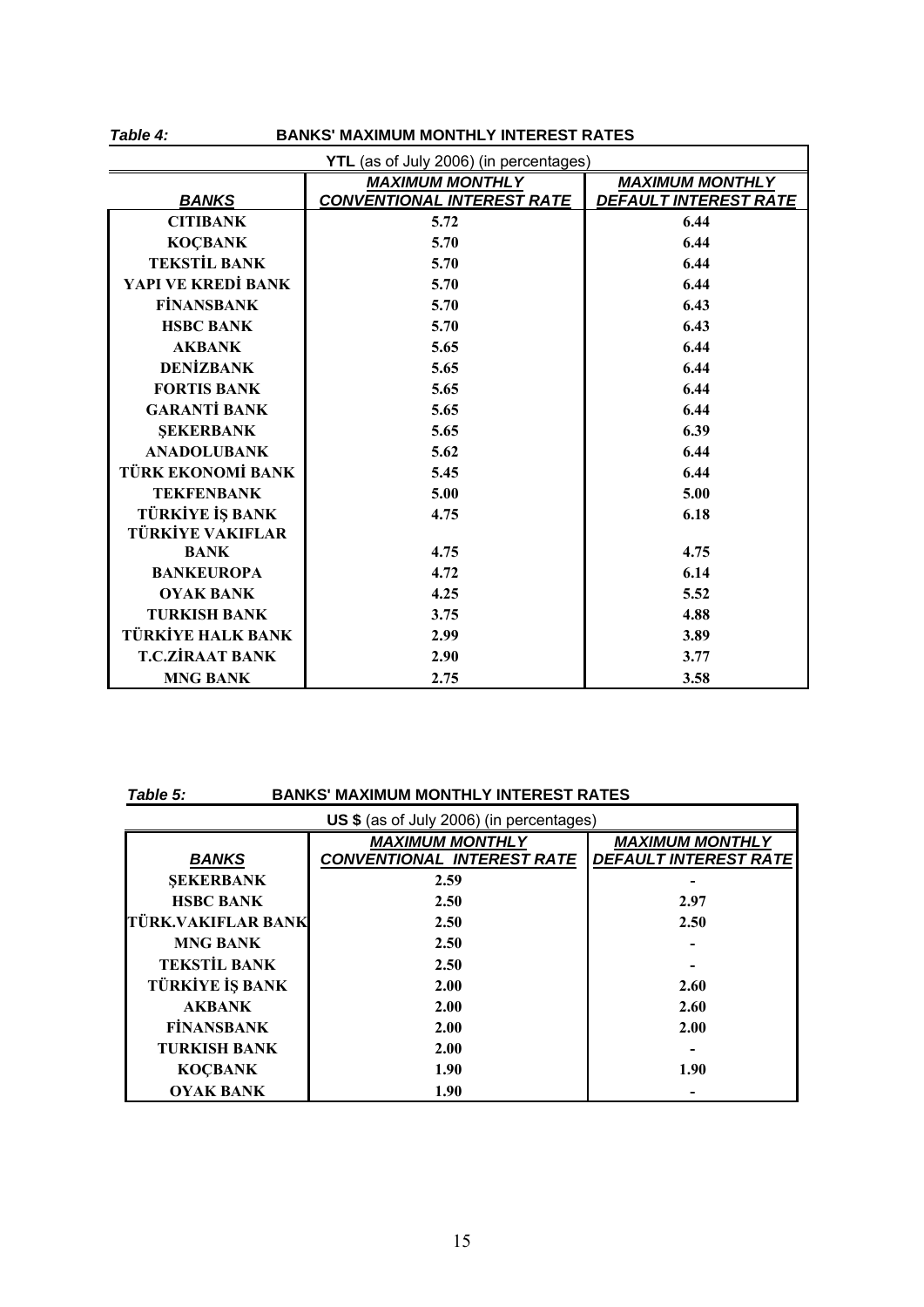| Table 6:                                       | <b>BANKS' MAXIMUM MONTHLY INTEREST RATES</b>       |                        |  |  |
|------------------------------------------------|----------------------------------------------------|------------------------|--|--|
| <b>EURO</b> (as of July 2006) (in percentages) |                                                    |                        |  |  |
|                                                | <b>MAXIMUM MONTHLY</b>                             | <b>MAXIMUM MONTHLY</b> |  |  |
| <b>BANKS</b>                                   | CONVENTIONAL INTEREST RATE   DEFAULT INTEREST RATE |                        |  |  |
| TÜRK.VAKIFLAR BANK                             | 2.50                                               | 2.50                   |  |  |
| <b>TÜRKİYE İŞ BANK</b>                         | 2.00                                               | 2.60                   |  |  |

Bank and Credit Cards Law came along with the amnesty in 2005. This amnesty was added to the law at the last minute because the government refrained from consumers' reactions. After 2003 amnesty, consumers' and Consumer Unions' complaints went on, number of defaulted cards increased and number of suicides because of credit card debts also continued to increase. Hence the amnesty in 2003 was criticized for bringing out temporary solutions. Hence, same problems continued and finally with the legislation on credit cards a new amnesty was released. However this new amnesty was not only criticized again for bringing out temporary solutions, but also for falling short of 2003 amnesty. The main reason for that criticism is that with the new amnesty, only the ones whose debts accumulated with high interests and who were taken to the court would get benefit. Consumer Unions wanted the unpaid debts to be taken under the scope of the amnesty. However, their request was not taken into account. The card holders that defaulted until the end of January 2006 or the ones that were taken to the court because of their card debts got benefit from this amnesty. The debt was to be paid in 18 equal payments with an annual interest rate of 18 percent.

| Table 7:                                                         | <b>CARD STATEMENT</b>                      |                                                                    |
|------------------------------------------------------------------|--------------------------------------------|--------------------------------------------------------------------|
|                                                                  | No of people that had card debt            | 958.948                                                            |
|                                                                  | Debt Amount                                | $1.572.000.000$ YTL.                                               |
|                                                                  | No of people who took advantage of the law | $\begin{array}{c} 266.840 \\ 548.055.000 \text{ YTL.} \end{array}$ |
|                                                                  | Configured Debt Amount                     |                                                                    |
| Source: Data was taken from Sabah newspaper's 14.05.2006 edition |                                            |                                                                    |

 From 958,948 people, number of those who had card debt, only 266,840 people applied to take advantage of the amnesty in 2005 (see Table 7). The number of people who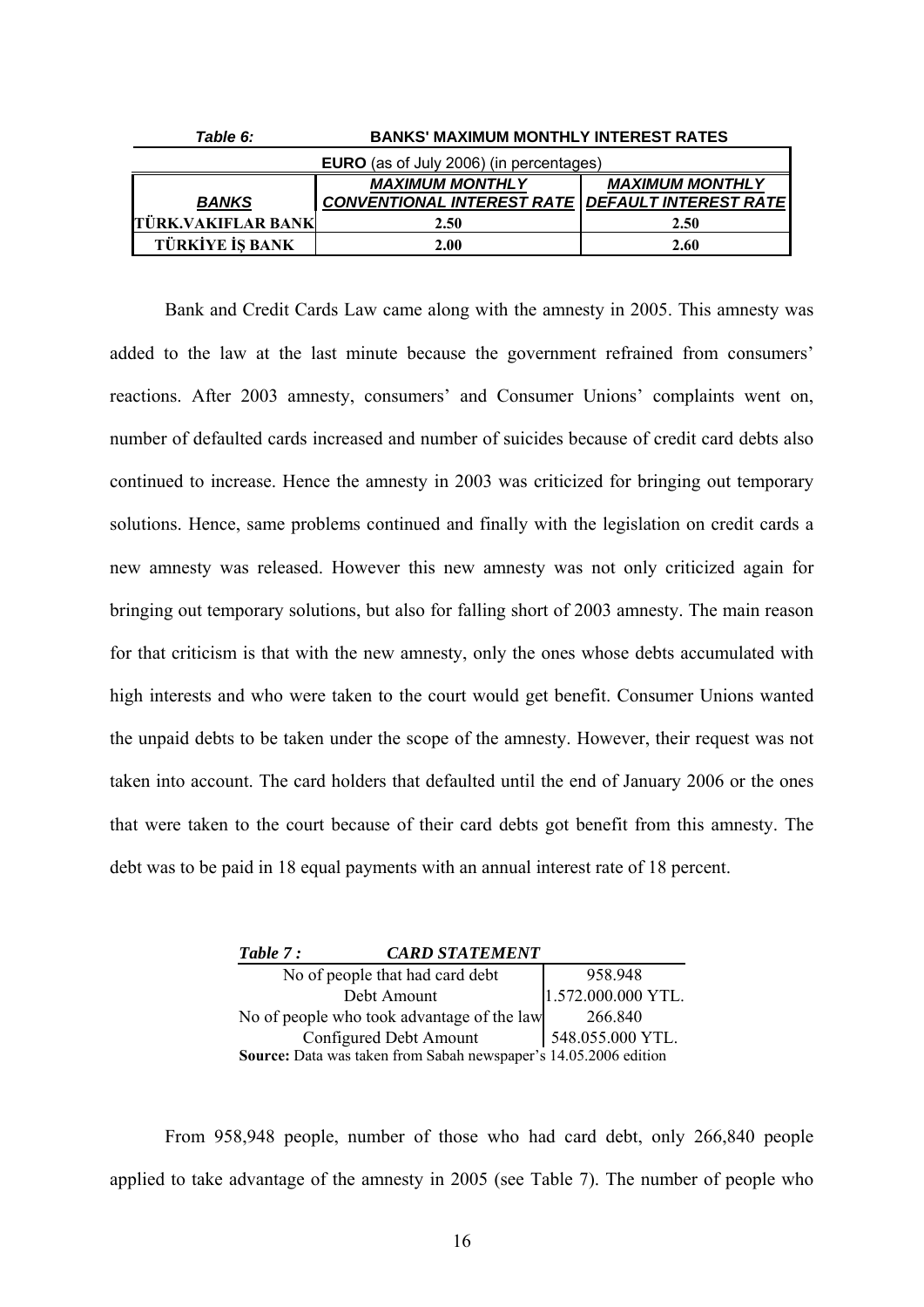had credit card debt has reached an amount of nearly one million. One of the reasons for that increase is that some people pay their credit card debt with other credit cards. Hence, it becomes a vicious circle. Banks' unreasonable card distributions without checking the consumers' credit history is the main cause of this circle. According to the president of BRSA, Tevfik Bilgin<sup>13</sup>; "credit cards are perceived as the way of the continuation of lives not the way of easing the lives".

Bülent Deniz<sup>14</sup> states that in a country where average civil servant salary is about  $800$ YTL, there are examples that a teacher has 21 credit cards and he pays 2800 YTL interest of these cards every month. The teacher admits that he is paying his card debts by borrowing from his acquaintances and when there will be nobody left to borrow from, he thinks that suicide will be only solution for him. There have been 41 deaths up to now because of card problems and this serious problem still continues as long as this vicious circle is not broken apart. According to a research named Consumer Index made by AC Nielsen in 2005; in the world, 40 percent of consumers prefer to save spare cash left over their essential needs. Europeans prefer to utilize 38 percent of spare cash after covering essential needs with buying new dresses and going to amusements. People in Turkey prefer to utilize 44 percent of spare cash after covering essential needs with credit card debts and other debts payments.

 The new law promises stricter standards for the evaluation of credit card applications, tighter alignment of account limits with regular income, and a reduction in the ceilings on penalties for late payments. This is good news considering Turkey's problem of card debt. However, Turkish people have had a love-hate relationship with plastic money. Chronically high inflation, though currently under control, and reciprocally high nominal and real interest rates, combined with a low GDP per capita, have proven to be disastrous for many consumers taking on more credit card debt than they can afford. However, banks are also to blame, at

1

<sup>&</sup>lt;sup>13</sup> Taken from a report in Sabah newspaper in 20.02.2006

<sup>&</sup>lt;sup>14</sup> Bülent Deniz is the president of Consumers Union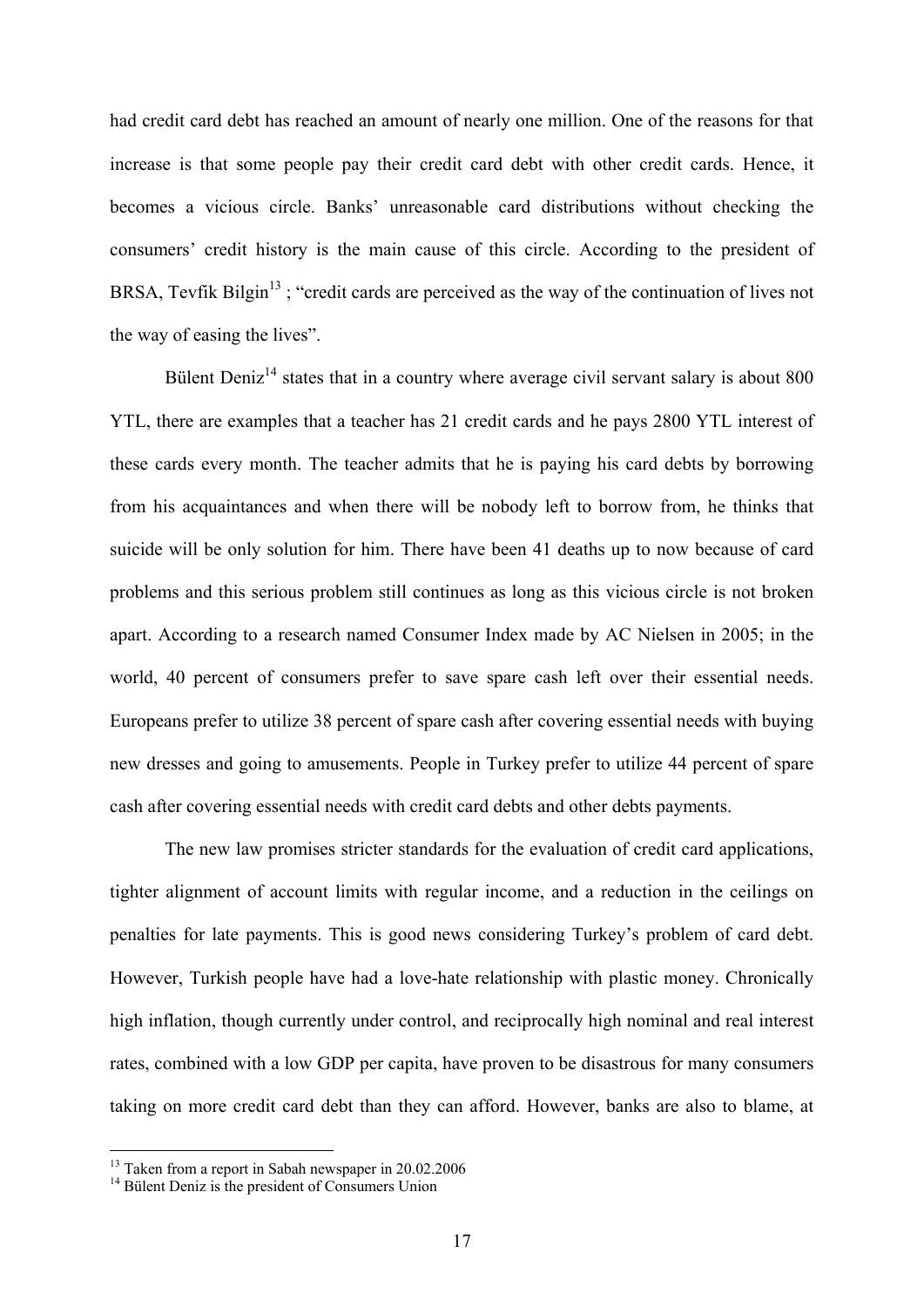least in part, for an inordinate rise in the stock of debt associated with credit card transactions. They have generally maintained rather loose standards on ability to pay when issuing credit cards, peddling them through stands at malls and supermarkets, making them available to anyone able to complete an application form, and sending out pre-approved credit cards.

Data released by the Interbank Card Center (ICC) and the Central Bank of Turkey (CBT) provide a good indication of the basic scenario. According to the ICC, the number of credit cards in circulation in Turkey reached 29 million as of the end of September 2005. Cumulative CBT figures up to the same point in time show that 570,000 credit cards were in default, with debts amounting to 1,17 billion YTL, the equivalent of \$875million. The total volume of debt outstanding in connection with credit card usage amounted to 16 billion YTL or \$12billion, according to the CBT report. However, the ICC and CBT data shows that almost 2 percent of credit cards in circulation as of the end of the third quarter of 2005 were in default, or, from a positive perspective, that slightly more than 98 percent were in good standing. On a less positive note regardless of the perspective, the underlying monetary values indicate that the volume of debt associated with accounts in default represented 7.3 percent of the total stock of debt on credit cards. This seems to paint a more somber picture of the default rate than does the ratio indexed to the number of cards. Especially as the 7.3 percent rate prevailing in September 2005 reflects an increase of three percentage points over the corresponding figure at the end of 2004. It also represents the highest rate on record since a peak of 8.9 percent registered at the end of 2001, the year Turkey experienced a major economic downturn. While the current default rate is slightly lower than the global average, estimated to be somewhere between 8 and 10 percent, the pace that Turkey is catching up with international norms is particularly alarming. The only mitigating factor is that the problem seems to be localized, as suggested by CBT figures anchoring the entire amount in default to 570,000 cards and an assessment by the Banks Association of Turkey connecting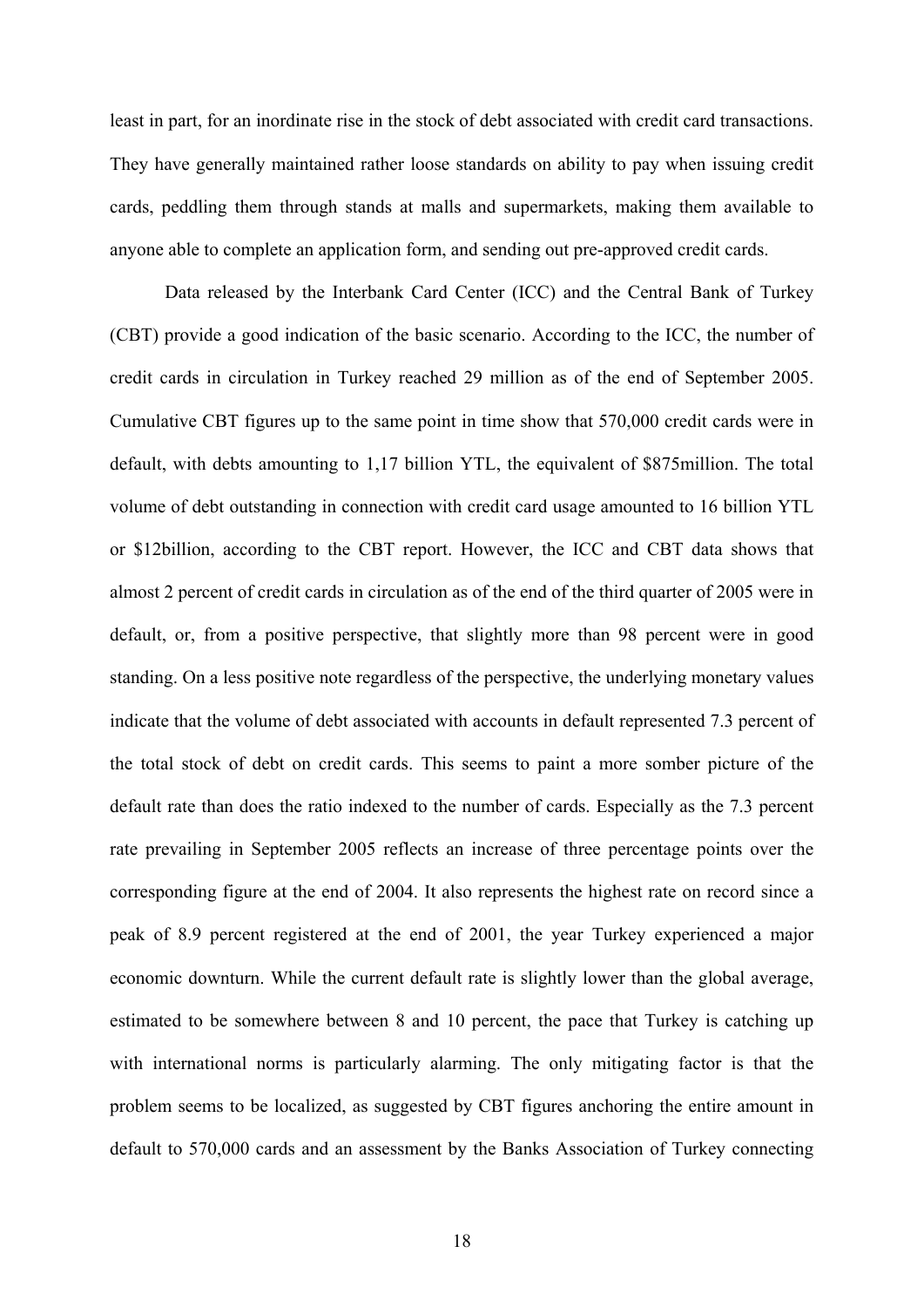these cards with 250,000 people. Regulation has been done to gain some degree of control over a persistent albeit isolated tendency to finance rather than earn a living, and a system providing the means to do so.

Together with the disadvantages Bank and Credit Cards Law has also some deficiencies according to banks and Consumer Unions. According to the president of Bank Asia Payment Systems, Faruk Nurdoğan,<sup>15</sup> the biggest problem is about when the new arrangement will be applied. In the past, the credit card limit of a person who has 10 credit cards could reach 10-20 times of his income. However the new law gives permission to two times of income for the first year as the limit and four times of income for the second year. This new law is not clear about the way how the document about the annual income of a person will be obtained. Not the old card holders, but the ones that request for new cards will be investigated. But what if the card holder previously owns other credit cards? How its limit will be learned? These issues are still not clear with the new law. Another problem is the standardization in limits. For example, a self-employed person's tax statement sometimes can be very low or it can even show loss on it. Only the income of employees with payroll can be determined. Hence this new law may bring the problems about the documentation of income. A solution offered for that problem is the application of Turkish Republic Identity Number. If the consumer's all credit cards' information, both previously owned ones and the ones that will be owned in the future, are collected in a pool relating to identity numbers, supervision of credit card market will be easier.

 In the past banks were used to keep the limits high. But with the law, the limit will be determined according to income and it will not be increased without the consent of the card holder. This situation will increase the bureaucracy and also it will increase the banks' burden. Another point in the new law is about the joint bail. The guarantor that signed in the

<sup>&</sup>lt;sup>15</sup> Taken from a report in Aksiyon magazine in 06.03.2006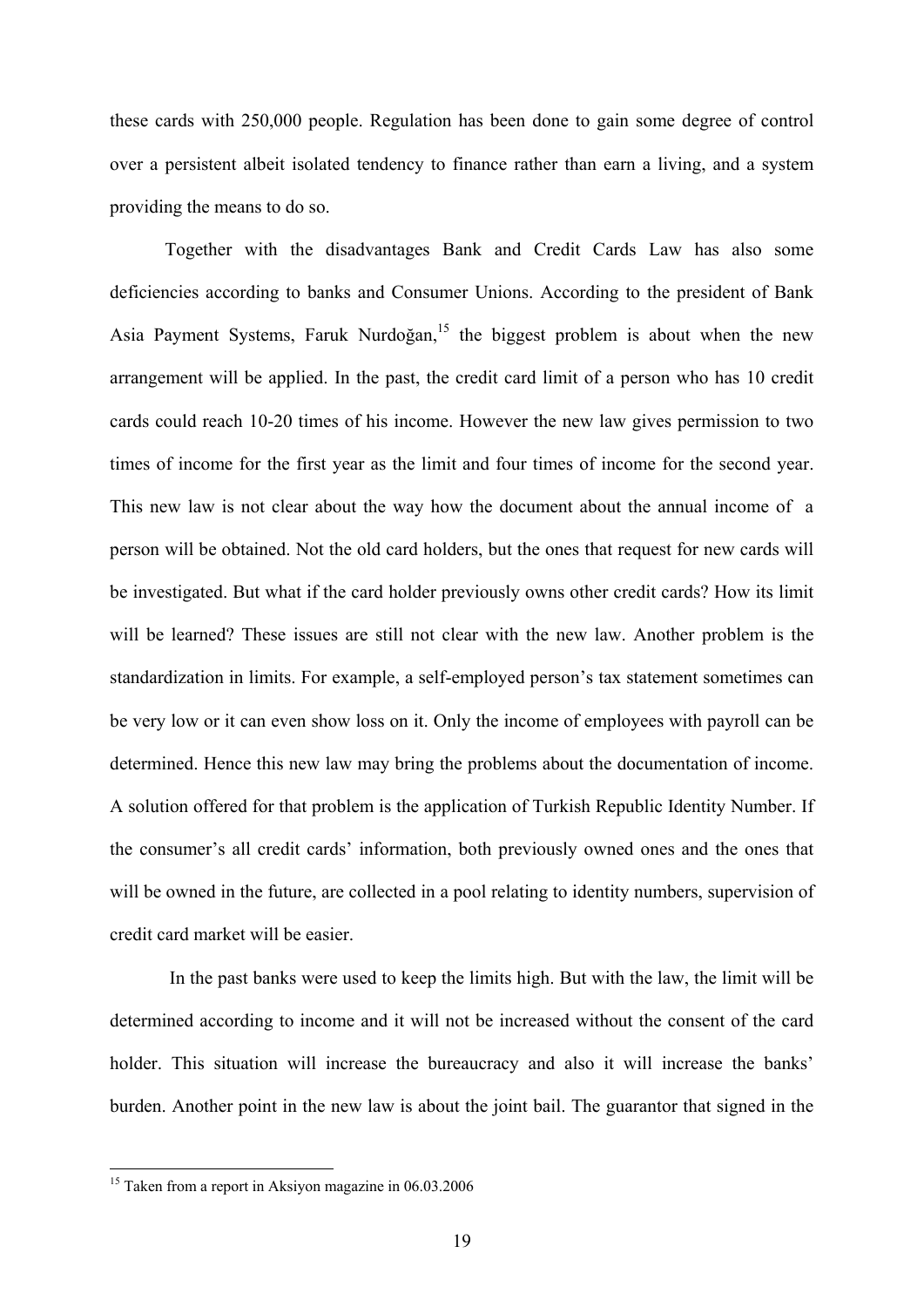credit card purchase was legally responsible in the past. According to new regulation, no operation will be made for the guarantor without completing the legal procedure. Faruk Nurdoğan interprets this as the removal of joint bail and adds that by that way, competition among the banks will become fierce and big banks will get advantage from this regulation.

The president of Consumer Association Engin Basaran<sup>16</sup> claims that the law is in favor of credit card victims but not in general. He asks that: "In order to be a credit card victim is it necessary to default, disappear or even commit suicide?" The law does not include the consumers who make the minimum payments, do not miss the final payment. Hence the law is argued to be contrary to equality principle. Consumers Unions claim that the law will be modified in the future because it will not meet the needs. However, according to the general manager of Industry and Trade Ministry Consumers and Competition Authority, Özcan Pektaş: "The law is comprehensive. I wish it was not too late then there would not be so much problems. The release of this law should make consumers pleased." Contrary to his statement, consumers complain mostly from the credit card interests. From those who applied to the Application Center, which was established in the structure of Consumers Union for helping consumers solving their problems, 37.41 percent complained about high credit card interest rates.

 The development of credit card market has accelerated after 2001. In 2001, because of the economic crisis that Turkey experienced, 111,072 people defaulted on their credit card debt. After that crisis, as the government's need for debt decreased, banks inclined to increase their consumer credits. That is why credit cards are marketed everywhere, in the streets, malls, etc. According to a questionnaire made in 2003, the answers to the question of how the consumers that joined the questionnaire possessed their credit cards reveals that; 43.9 percent reported that they applied to the bank, 29.2 percent answered that they possessed elsewhere

<sup>&</sup>lt;sup>16</sup> Taken from a report in Aksiyon magazine in 06.03.2006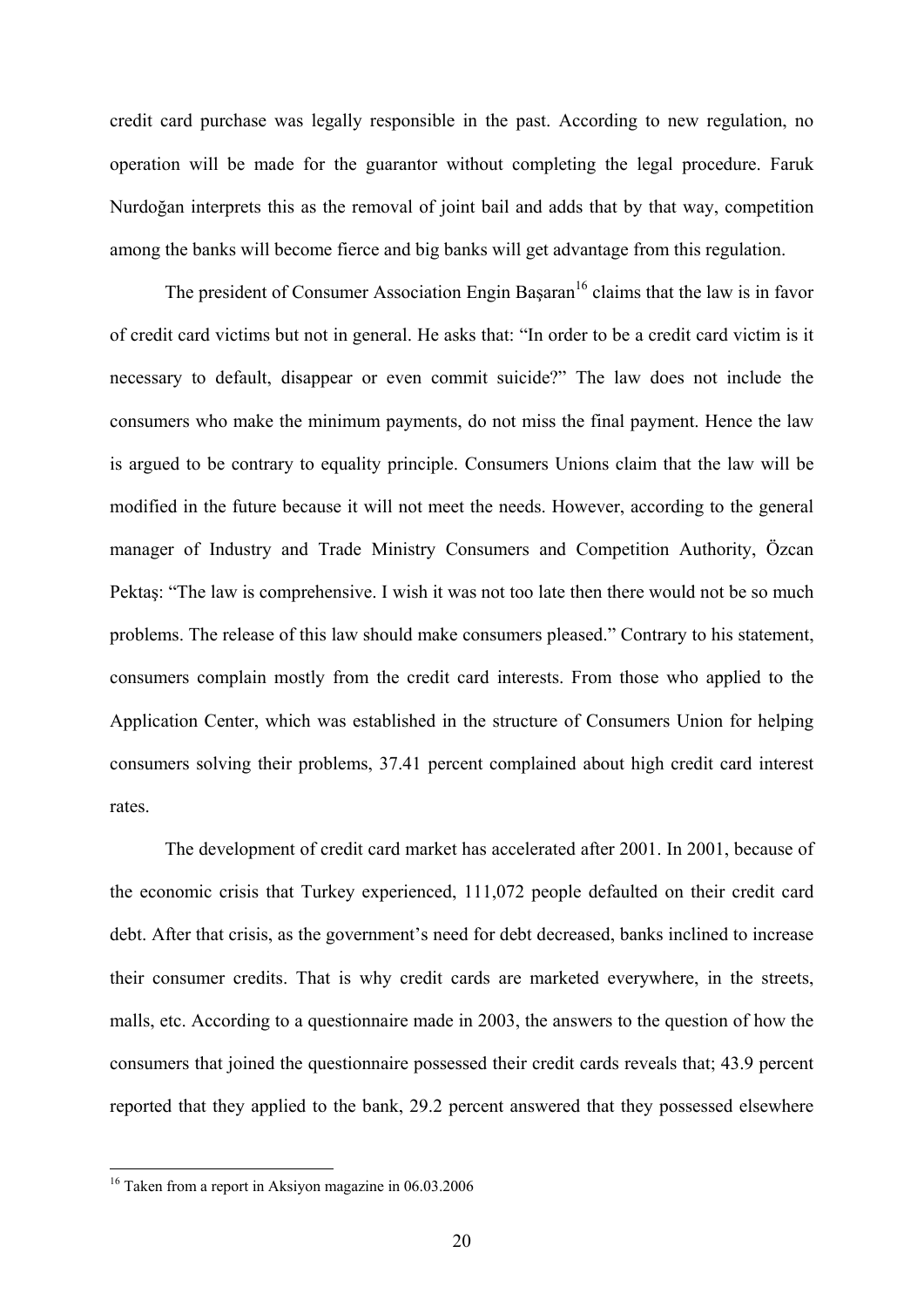than the bank, 26.9 percent told that credit card was sent without their consent. Banks are trying to get as more individual customers as possible to get more share of this market which will grow very much in the following 5-10 years. While doing that, they are not taking into account the financial situation of their customers. Nowadays, banks make cooperation in order to obtain wide spread usage in a short period of time. With these cooperation, one bank's credit card customer can get benefit from other bank's credit card opportunities. Another marketing tactic that the leader of Turkish credit card market realizes is the controlled credit cards. With the controlled credit cards, the bank aims to attract the consumers who are in the black list and who cannot document their income. With this new card, no legal procedure will be done for the collection of debt. Controlled card holders just need to open an account worth of 750 YTL-15,000 YTL. The limit will be equal to 70 percent of this amount. If the card holder defaults, then the amount will be taken from the customer's account. This is a good penetration tactic for banks in an environment where two of every three people do not have a credit card among adult population in Turkey.

|              | $30.4$ manners and then relatively                          |            |            |              |                                  |  |
|--------------|-------------------------------------------------------------|------------|------------|--------------|----------------------------------|--|
|              | Banks                                                       | 2000       | 2005       | $Change(\%)$ | <b>Trade Amount(million YTL)</b> |  |
|              | 1 Fortisbank                                                | 39,000     | 894,652    | 2194%        | 122                              |  |
|              | 2 Denizbank                                                 | 97,000     | 1,394,419  | 1337.5%      | 152                              |  |
|              | 3 Finansbank                                                | 261,000    | 2,235,198  | 756.4%       | 369                              |  |
|              | 4 <b>I</b> Akbank                                           | 723,000    | 2,879,629  | 298.3%       | 958                              |  |
|              | 5 Garantibank                                               | 1,205,000  | 4,750,387  | 294.2%       | 1,457                            |  |
|              | 6 Koçbank                                                   | 229,000    | 692,266    | 202.3%       | 121                              |  |
|              | 7 <b>Sank</b>                                               | 1,504,000  | 3,205,210  | 113.1%       | 891                              |  |
|              | 8 Yapı Kredi                                                | 2,574,000  | 5,374,170  | 108.8%       | 1,613                            |  |
|              | 9 Vakifbank                                                 | 1,219,000  | 2,022,147  | 65.9%        | 228                              |  |
|              | 10 Sekerbank                                                | 159,000    | 219,344    | 38%          | 37                               |  |
|              | 11 Ziraatbank                                               | 747,000    | 962,569    | 28.9%        | 98                               |  |
|              | 12 Citibank                                                 | 399,000    | 493,724    | 23.7%        | 57                               |  |
|              | 13 Halkbank                                                 | 1,325,000  | 1,102,047  | $-17%$       | 95                               |  |
| <b>TOTAL</b> |                                                             | 13,338,000 | 29,263,906 | 119.4        | 6,198                            |  |
|              | <b>Source:</b> Capital Monthly Economy and Rusiness Journal |            |            |              |                                  |  |

*Table 8:* **PERFORMANCE ANALYSIS OF 13 BANKS IN 6 YEARS**  (card numbers and their volumes)

**Source:** Capital Monthly Economy and Business Journal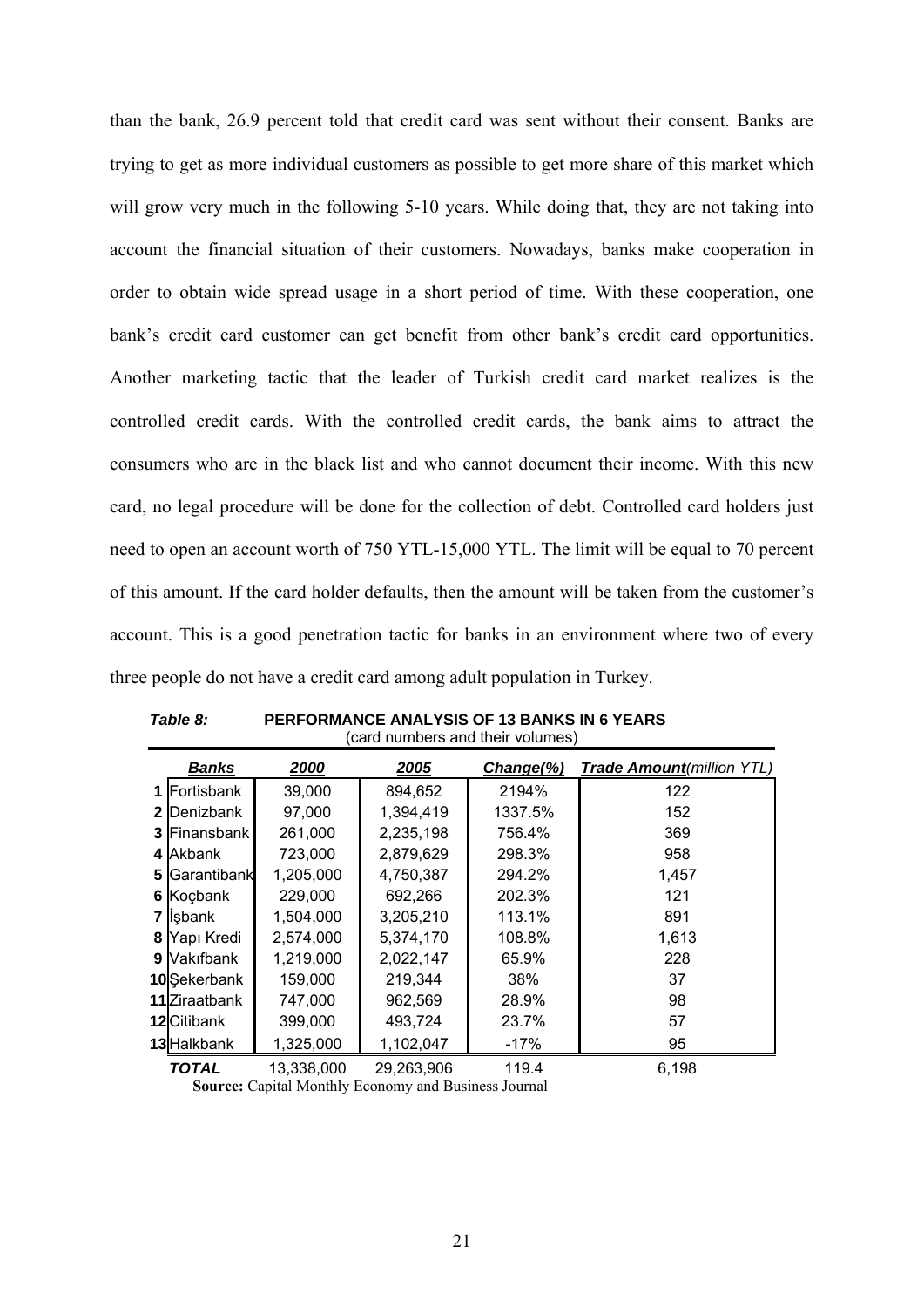The most recent news about the regulation of credit card market in Turkey is about the minimum payment. From the beginning of September 2006 on, the minimum payment limit will increase to 20 percent. In fact, it was not a surprise because this decision was stated in the Bank and Credit Cards Law. According to the law, minimum payment cannot be less than 10 percent of term debt following six months of legislation of the law; and it cannot be less than 20 percent of term debt after these six moths. In the case of partial payment of term debt, interest will be calculated on the remaining account balance. To the remaining account balance, if the payment is made above the minimum payment, conventional interest will be applied and if the payment is made below the minimum payment, default interest will be applied. It is now expected to bring more financial straits. As Tevfik Bilgin, the president of BRSA, stated that nowhere in the world has such an application called minimum payment in the credit cards<sup>17</sup>. He told that during the preparation studies of the law, BRSA offered to prohibit minimum payment application, but their offer was not taken into account.

Consumer Unions argue that as long as the minimum payment application is not prohibited, the number of credit card victims will continue to increase. After this application, what will happen to 700,000 people who can just pay the minimum payment amount? This is the most recent question Consumer Unions are asking to the government and banks. Only a few banks heard of their calls and provided some opportunities for paying out their debt in fixed installments. According to Vice-president of Consumer Rights Center, Faruk Hancer,<sup>18</sup> the biggest problem for credit card holders is the minimum payment amount. He claims that if a legal arrangement is made in order to abolish this application, then the number of credit card victims will be decreased by 80 percent. It can be understood from that statement is that credit card holders pay the minimum payment amount but do not pay the remaining balance. If the

 $17$  http://www.sabah.com.tr/2006/08/28/eko124.html

<sup>&</sup>lt;sup>18</sup> Taken from a report in the web site of Haber Kenti, http://www.haberkenti.com.tr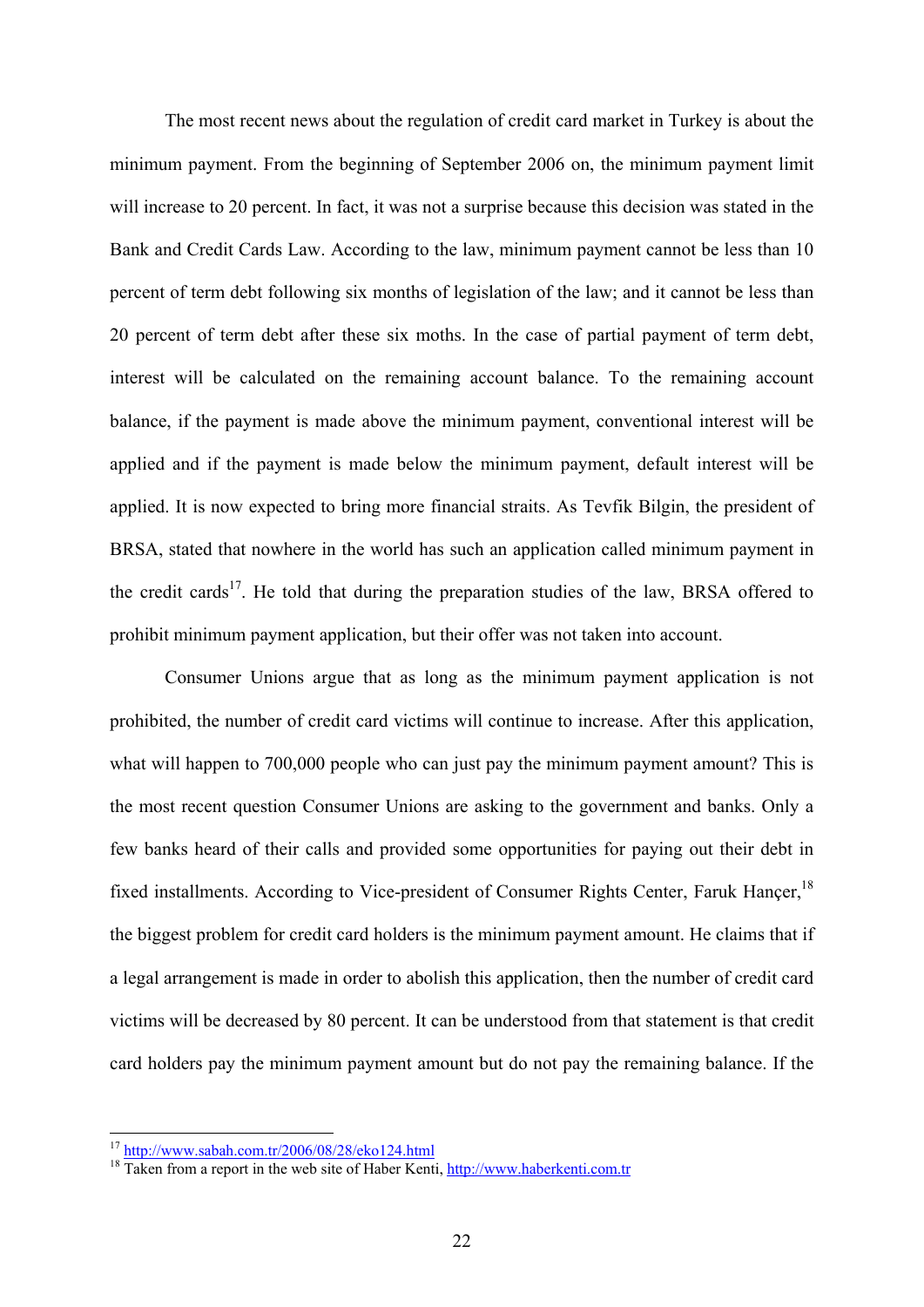minimum payment rate is increased from 10 percent to 20 percent, then the number of those who pay the minimum payment amount will decrease sharply.

 The credit card usage prevents the informal economy, but on the other hand it sometimes causes illegal operations. Are usurers working with POS machines? This is the question that is being asked recently. According to Consumer Unions, usurers have started to settle credit card holders' debts through POS machines that they took from the banks in the name of companies that they established. They are using these POS machines in order to collect the debt that they have lent to consumers. The consumers who have difficulties in paying out credit card debt have also difficulties in borrowing consumer credits because of banks' deliberation in order to avoid bad loans. Hence the consumers who cannot take consumer credit borrow money from the unofficial usurers in order to pay their credit card debts who lend money with interest illegally. Usurers collect the debt by making installments from the consumers' same credit card that they have closed out the debt. While determining the interest, usurers also take the maturity date into account. They apply a monthly interest rate of 2.5 percent. For example, a person who wants to close out his 10,000 YTL credit card debt in 12 months pays around 13,500 YTL to the usurer. As the maturity date extends, the payment amount increases. If the same amount of money is wanted to be withdrawn from the bank through the credit card, by taking into account monthly average 5.15 percent interest rate, 18,300 YTL is paid in 12 months. Hence, the banks collect almost 5,000 YTL more from the consumer compared to the usurers.<sup>19</sup>

According to Consumer Unions minimum payment application should be removed totally. By that way the consumer should be directed to learn expending considering his earnings when the day of payment comes. Because minimum payment does not go further

<sup>&</sup>lt;sup>19</sup> Taken from the web site of <u>http://www.haber3.com/haber.php?haber\_id=148199</u>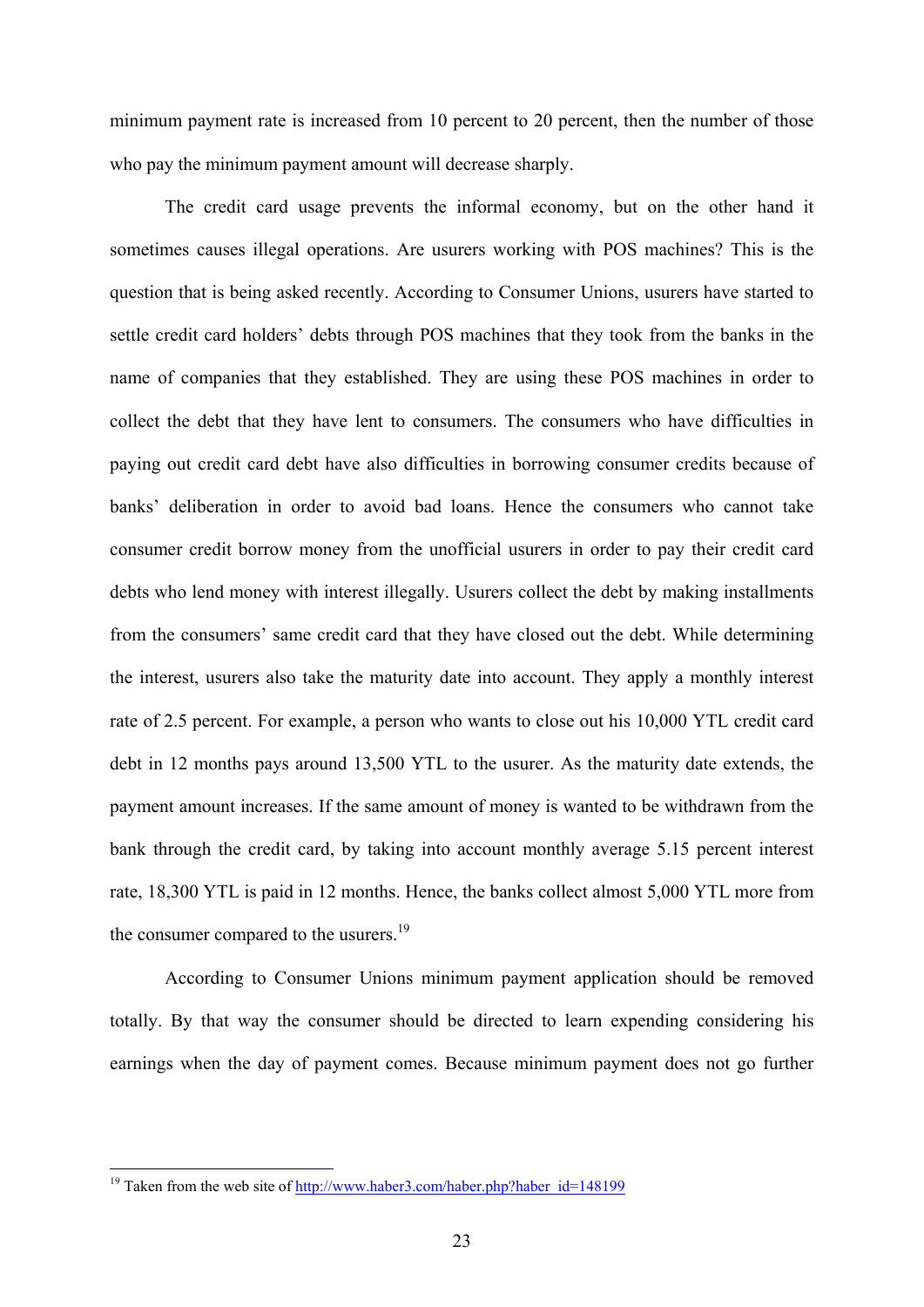from causing debt increase with accumulated interest. Beside, banks and BRSA should investigate better when giving POS machines to the companies.

 Turkey first met with credit cards that make installments in 1999. From that time on, Turkish people loved making installments for their expenditures in shopping. According to a questionnaire that was done about the credit cards, from the participant card holders, 63 percent told that the most important advantage that a credit card can offer is the option to increase the installment numbers.<sup>20</sup> Making installments for the expenditures using credit cards is a widespread application. In European countries installments are made with credit cards as well, but the maximum installment amount is 6, whereas in Turkey there are installments up to 24 months. In the regulation of credit card market, there is not even a word about the installment application. However one of the most discussed topics of this regulation is installments to credit cards. The credit amount that is obtained from the shopping done through using installments in credit cards is equal to an amount of 3.8 million YTL.<sup>21</sup> Even the money of fast consumed goods like bread, cheese was paid in installments. This situation was bothering the banks because consumers were paying the money of the consumed goods even 6 or 12 months later. Finally in February 2005, in the leadership of Banks Union, banks made an agreement among themselves and agreed to stop making installments in fast consumed goods and fuel oil. In fact, this situation was contrary to competition. The banks who joined the agreement could even get a punishment for the violation of competition law. Nonetheless as of April 2005, with the request of BRSA, the application of installments in the fast consumed goods was abolished legally. The reason of BRSA for their request is that shopping in installments is expending unearned money. People expend more if their expenditure is made in installments. As they expend more, the probability to default increases. As default number increases, credit cards continue to be a big problem.

1

 $20$  Results of MasterCard's MasterIndex Research as of July 2006

<sup>&</sup>lt;sup>21</sup> http://www.millivet.com/2005/03/05/yazar/tamer.html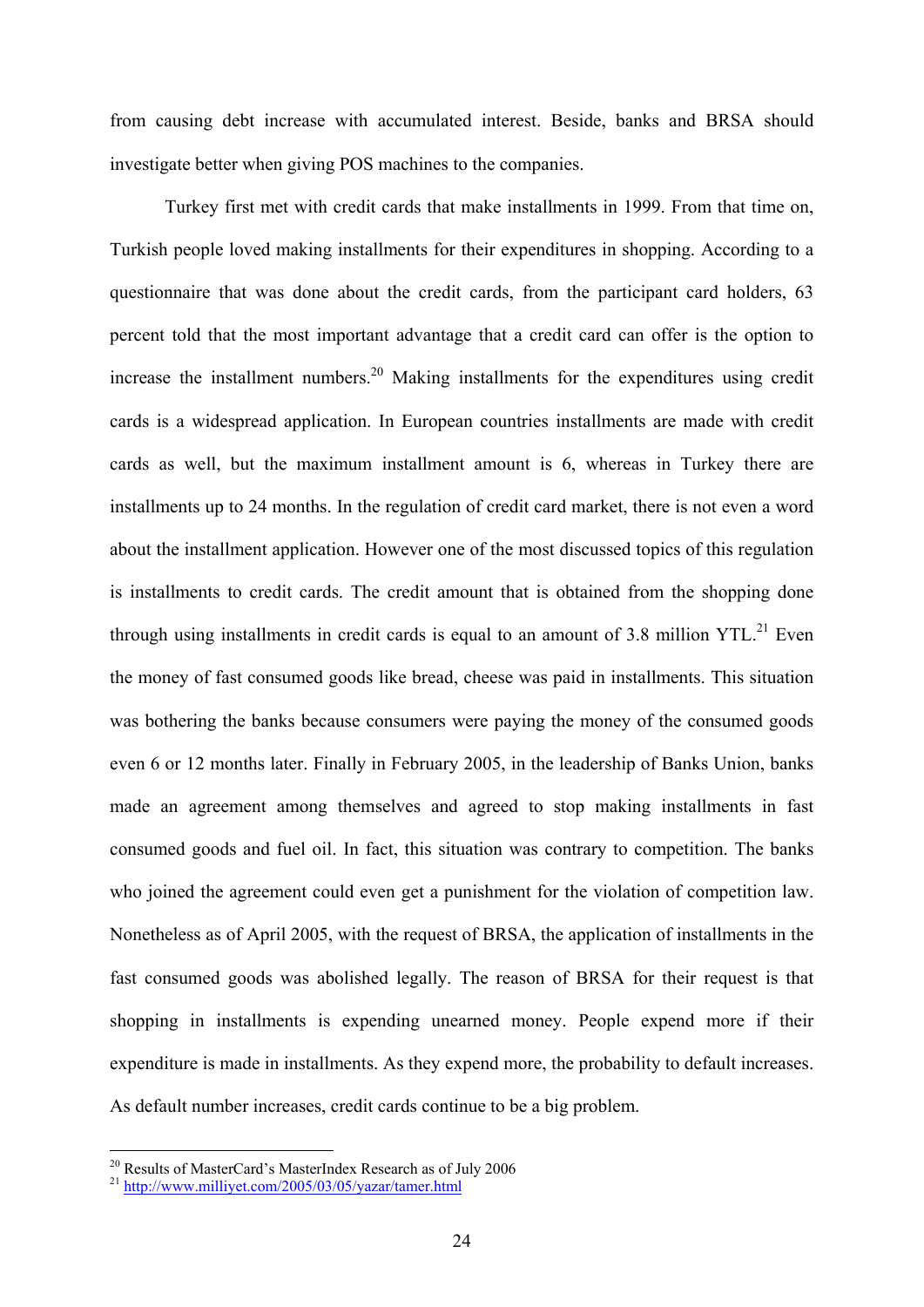The card holders are frequently warned about the possible adverse consequences of extreme and unconscious usage of credit cards. It is even offered to put warning notes on the credit cards to prevent the increase in the number of defaulted credit cards. Most of the defaulted card holders have small amount of credit card limits. 75 percent of those who are in the legal pursuit are the ones that have credit card limits of 0-500 YTL. In Turkey, for those who do not pay their credit card debt for 120 days, legal pursuit is started. Among those who have card limits of 0-250 YTL 433,000 people could not pay their debt back. There are 387,000 people who cannot pay their debt back and whose card limit is between 250-500 YTL. Hence, 820,000 people of whom credit card limit are between 0-500 YTL were not able to pay their card debt. The authorities claim that after the regulation in credit card market, card holders should become more conscious and should not undertake more debt than they can afford.

Despite the fact, if the credit card problems continue and default numbers go on to increase, then card holders are to blame not the system. Then the question comes to minds: Will this situation last forever? Everybody answers this question from a different point of view, some authorities claim that the problem will never end. On the other hand some others claim that the problem will be solved soon as the results of the regulation come into effect. Contrary to an expenditure amount of 11,9 billion \$, a default amount of 875 million \$ has occurred and the default rate has increased to 7.4 percent as of July 2006. This rate even passed the maximum level in 2000 which was 5.5 percent. The number of unpaid cards in the first seven months of 2005 was 176,215. The average monthly number of people who had troubles in paying out their credit card debts was 5,640, but this number has increased to 13,985 in the first seven months of this year. Hence, every month nearly 14,000 people get into trouble in paying out their card debts. At first, this seems to be the problem of defaulters and the banks only. But if we think the situation from a macroeconomic perspective, we see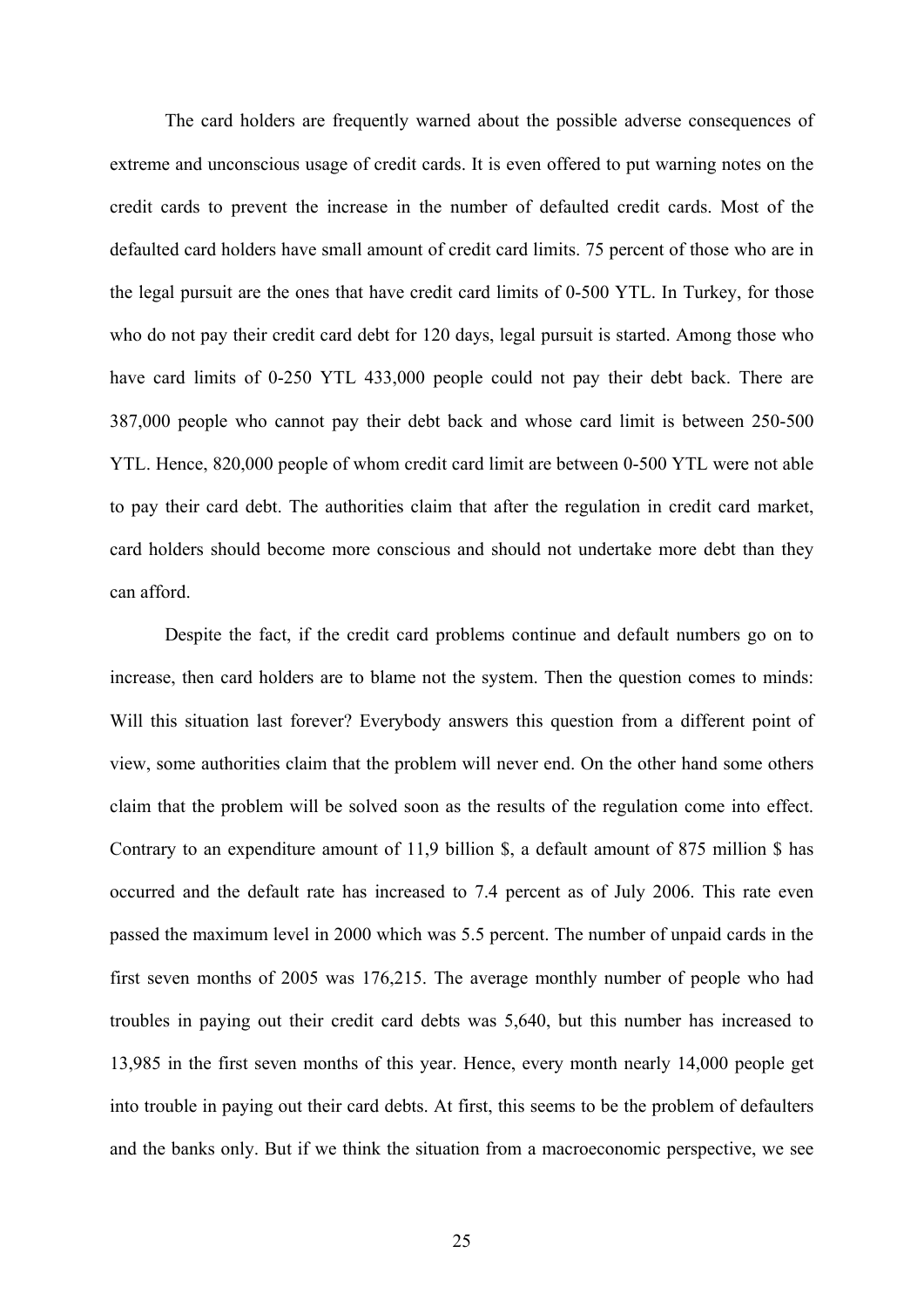that this problem also means the cut off of 14,000 people's expenditures. These 14,000 people will stop buying most of the things they buy in order to pay their debts. Hence, the credit card problems also affect tradesmen and cause stagnancy in their business. This stagnancy will last until the card debts are paid.

In fact, the beginning year of the problem is 2004. In 2004, growth reached a level of 9.9 percent and consumer demand was high, habit of making installments in shopping using credit cards was very widespread. Now, both the expenditure side and payments system side are trying to digest the effects of the credit card debts occurred as a consequence of this extensive and unconscious usage. System will be able to clean up itself probably in 2-3 years. The return of credit cards will make new expenditures possible starting from 2007. Although this process gives an advantage to control the inflation, it also causes some disadvantages in the growth in the domestic market. Hence credit cards bring many disadvantages together with its advantages. There are many issues that are being talked about credit cards; banks and consumers; both sides have important roles in the process of gathering solutions for credit card problems. However the first and the most important issue is that consumers should be conscious while making expenditures with their credit cards.

#### **4. Conclusion**

Turkish credit card market is a growing market that also carries a high potential. In this growing market, the competition is so fierce that banks try every possible tools to get more market share. Distributing cards in the streets, malls, etc is one way of this. But this extensive and unconscious distribution puts the credit card market into trouble. Card holders and Consumer Unions complain about the high interest rates, economists complain about the default rates and banks complain about the amnesties. After all of these complaints together with the accelerating role of credit card debt suicides, regulation has been made in the credit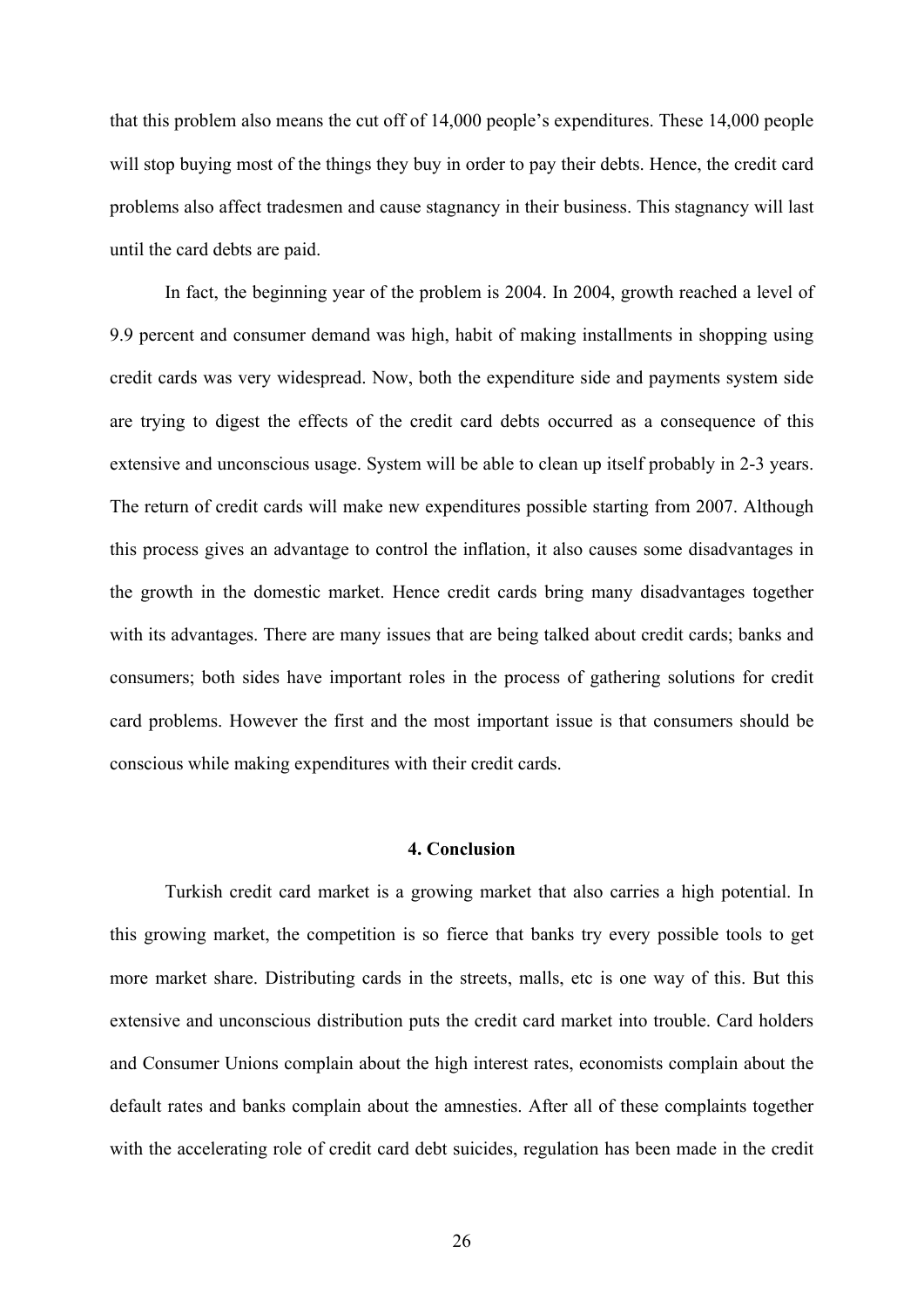card market. With this regulation, Central Bank of Turkey has put a ceiling on the credit card interest rates and clarified some points that were complained about. In this paper; reasons, advantages, disadvantages of this regulation are discussed.

The regulation and amnesties in 2003 and 2005 are examined and the effects of them are presented from the point of view of both sides. Banks claim that they are hurt from the amnesties, consumers cry out about the interest rates. None of the sides seem to be pleased with the regulations or with the amnesties. This situation is also obvious from the results of the number of people who got benefit from the amnesties. Few people apply to consolidate their defaulted debt. Hence it is argued that no further amnesty is needed since it does not reach the target. With the Bank and Credit Cards Law, Central Bank of Turkey announces the credit card interest rates every three months and banks' rates should be below this ceiling rate. This paper compares the default numbers before and after the regulation and then looks at the effect of the regulation from this perspective.